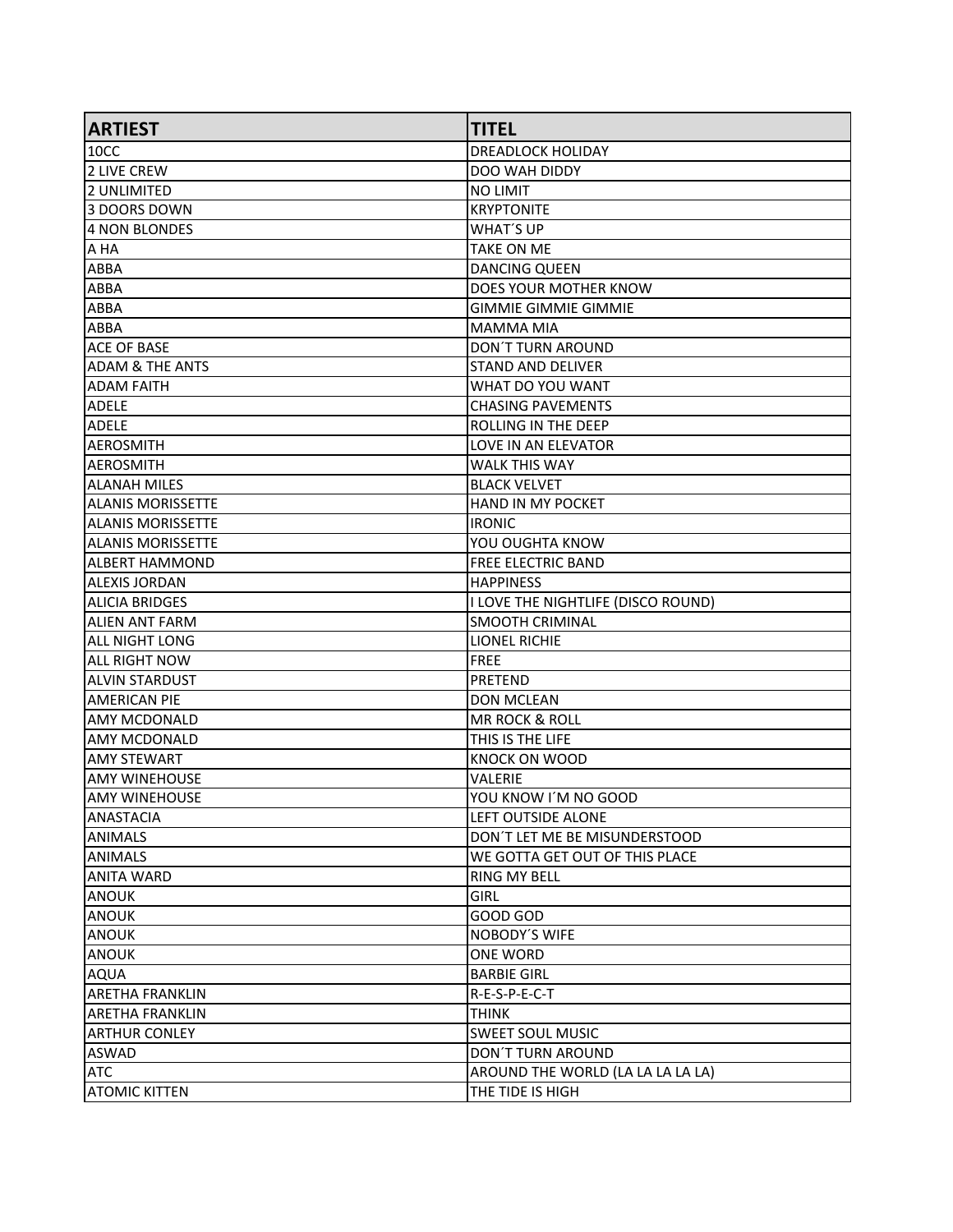| <b>ARTIEST</b>                        | <b>TITEL</b>                                     |
|---------------------------------------|--------------------------------------------------|
| <b>ATOMIC KITTEN</b>                  | <b>WHOLE AGAIN</b>                               |
| <b>AVRIL LAVIGNE</b>                  | COMPLICATED                                      |
| <b>AVRIL LAVIGNE</b>                  | <b>SK8TER BOY</b>                                |
| <b>B B KING &amp; ERIC CLAPTON</b>    | <b>RIDING WITH THE KING</b>                      |
| B-52'S                                | <b>LOVE SHACK</b>                                |
| <b>BACCARA</b>                        | YES SIR I CAN BOOGIE                             |
| <b>BACHMAN TURNER OVERDRIVE</b>       | YOU AIN'T SEEN NOTHING YET                       |
| <b>BACKSTREET BOYS</b>                | <b>EVERYBODY</b>                                 |
| <b>BACKSTREET BOYS</b>                | WE'VE GOT IT GOING ON                            |
| <b>BANANARAMA</b>                     | <b>VENUS</b>                                     |
| <b>BANANARAMA &amp; FUN BOY THREE</b> | IT AIN'T WHAT YOU DO IT'S THE WAY THAT YOU DO IT |
| <b>BANGLES</b>                        | <b>WALK LIKE AN EGYPTIAN</b>                     |
| <b>BARRY MANILOW</b>                  | COPACOBANA                                       |
| <b>BARRY WHITE</b>                    | YOU'RE THE FIRST, THE LAST, MY EVERYTHING        |
| <b>BART PEETERS &amp; THE RADIO'S</b> | I'M INTO FOLK                                    |
| <b>BASEBALLS</b>                      | <b>MEDLEY</b>                                    |
| <b>BASEBALLS</b>                      | <b>UMBRELLA</b>                                  |
| <b>BEACH BOYS</b>                     | <b>CALIFORNIA GIRLS</b>                          |
| <b>BEACH BOYS</b>                     | FUN, FUN, FUN                                    |
| <b>BEACH BOYS</b>                     | <b>GOOD VIBRATIONS</b>                           |
| <b>BEACH BOYS</b>                     | <b>I GET AROUND</b>                              |
| <b>BEACH BOYS</b>                     | <b>SURFING USA</b>                               |
| <b>BEASTIE BOYS</b>                   | <b>FIGHT FOR YOUR RIGHT</b>                      |
| <b>BEATLES</b>                        | A HARD DAY'S NIGHT                               |
| <b>BEATLES</b>                        | ALL MY LOVING                                    |
| <b>BEATLES</b>                        | <b>AND I LOVE HER</b>                            |
| <b>BEATLES</b>                        | <b>BACK IN THE USSR</b>                          |
| <b>BEATLES</b>                        | CAN'T BUY ME LOVE                                |
| <b>BEATLES</b>                        | <b>DRIVE MY CAR</b>                              |
| <b>BEATLES</b>                        | HELP!                                            |
| <b>BEATLES</b>                        | I WANT TO HOLD YOUR HAND                         |
| <b>BEATLES</b>                        | LOVE ME DO                                       |
| <b>BEATLES</b>                        | OBLADI, OBLADA                                   |
| <b>BEATLES</b>                        | <b>PENNY LANE</b>                                |
| <b>BEATLES</b>                        | SERGEANT PEPPER'S LONELY HEARTS CLUB BAND        |
| <b>BEATLES</b>                        | SHE LOVES YOU                                    |
| <b>BEATLES</b>                        | <b>TWIST &amp; SHOUT</b>                         |
| <b>BEATLES</b>                        | WE CAN WORK IT OUT                               |
| <b>BEATLES</b>                        | WHEN I'M 64                                      |
| BEATLES                               | YELLOW SUBMARINE                                 |
| <b>BEE GEES</b>                       | <b>NIGHT FEVER</b>                               |
| <b>BEE GEES</b>                       | <b>STAYING ALIVE</b>                             |
| <b>BEE GEES</b>                       | YOU SHOULD BE DANCING                            |
| <b>BEEF</b>                           | I WOULD STAY                                     |
| <b>BELLAMY BROTHERS</b>               | LET YOUR LOVE FLOW                               |
| <b>BELLE STARS</b>                    | <b>SIGN OF THE TIMES</b>                         |
| <b>BEYONCE</b>                        | SINGLE LADIES (PUT A RING ON IT)                 |
| <b>BEYONCE KNOWLES</b>                | <b>CRAY IN LOVE</b>                              |
| <b>BILL HALEY &amp; THE COMETS</b>    | SEE YOU LATER ALLIGATOR                          |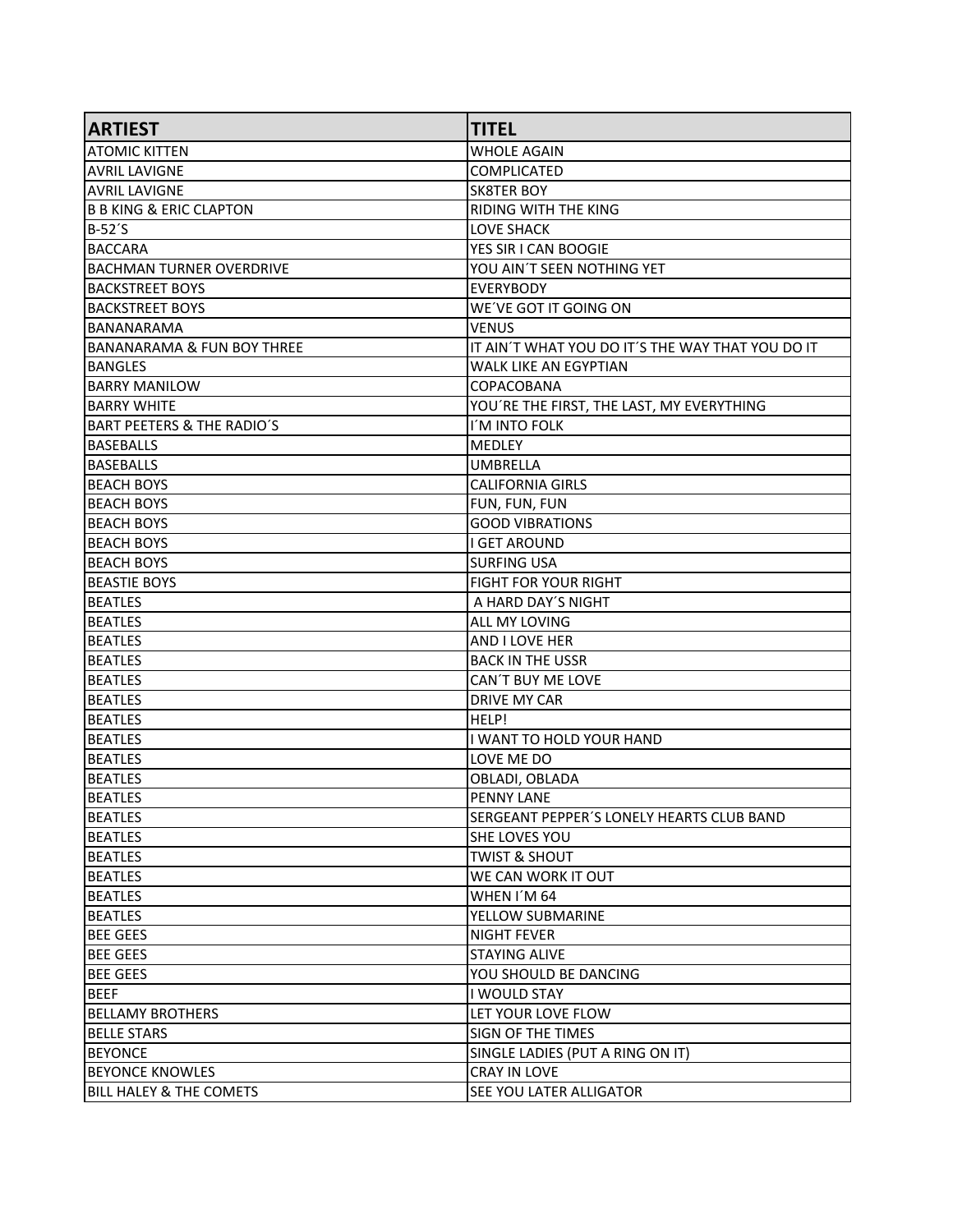| <b>ARTIEST</b>                           | <b>TITEL</b>                                   |
|------------------------------------------|------------------------------------------------|
| <b>BILL MEDLEY &amp; JENNIFER WARNES</b> | (I'VE HAD) THE TIME OF MY LIFE                 |
| <b>BILL WITHERS</b>                      | JUST THE TWO OF US                             |
| <b>BILL WITHERS</b>                      | <b>LOVELY DAY</b>                              |
| <b>BILLIE JO SPEARS</b>                  | <b>BLANKET ON THE GROUND</b>                   |
| <b>BILLY IDOL</b>                        | <b>HOT IN THE CITY</b>                         |
| <b>BILLY IDOL</b>                        | <b>REBEL YELL</b>                              |
| <b>BILLY IDOL</b>                        | <b>WHITE WEDDING</b>                           |
| <b>BILLY JOEL</b>                        | IT'S STILL ROCK AND ROLL TO ME                 |
| <b>BILLY JOEL</b>                        | LONGEST TIME, THE                              |
| <b>BILLY JOEL</b>                        | <b>PIANO MAN</b>                               |
| BILLY JOEL                               | TELL HER ABOUT IT                              |
| <b>BILLY JOEL</b>                        | <b>UPTOWN GIRL</b>                             |
| <b>BILLY OCEAN</b>                       | GET OUTTA MY DREAMS, GET INTO MY CAR           |
| <b>BILLY OCEAN</b>                       | LOVE REALLY HURTS WITHOUT YOU                  |
| <b>BILLY OCEAN</b>                       | WHEN THE GOING GETS TOUGH, THE TOUGH GET GOING |
| <b>BILLY RAY CYRUS</b>                   | ACHY BREAKY HEART                              |
| <b>BILLY STEWART</b>                     | <b>SUMMERTIME</b>                              |
| <b>BJ THOMAS</b>                         | HOOKED ON A FEELING                            |
| <b>BLACK EYED PEAS</b>                   | DON'T LIE                                      |
| <b>BLACK EYED PEAS</b>                   | DON'T PHUNK WITH MY HEART                      |
| <b>BLACK EYED PEAS</b>                   | I GOTTA FEELING                                |
| <b>BLACK EYED PEAS</b>                   | LET'S GET IT STARTED                           |
| <b>BLACK EYED PEAS</b>                   | <b>SHUT UP</b>                                 |
| <b>BLACK EYED PEAS</b>                   | WHERE IS THE LOVE                              |
| <b>BLONDIE</b>                           | <b>CALL ME</b>                                 |
| <b>BLONDIE</b>                           | <b>DENIS DENIS</b>                             |
| <b>BLONDIE</b>                           | THE TIDE IS HIGH                               |
| <b>BLOOD SWEAT &amp; TEARS</b>           | THE SPINNING WHEEL                             |
| BLOODHOUND GANG                          | <b>BAD TOUCH</b>                               |
| <b>BLOODHOUND GANG</b>                   | <b>FIRE WATER BURN</b>                         |
| <b>BLU CANTRELL</b>                      | HIT 'EM UP STYLE (OOPS!)                       |
| <b>BLUE FEAT. STEVIE WONDER</b>          | SIGNED SEALED DELIVERED                        |
| <b>BLUES BROTHERS</b>                    | <b>EVERYBODY NEEDS SOMEBODY</b>                |
| <b>BLUES BROTHERS</b>                    | RAWHIDE                                        |
| <b>BLUES BROTHERS</b>                    | <b>SHAKE YOUR TAIL FEATHER</b>                 |
| <b>BLUES BROTHERS</b>                    | <b>SOUL MAN</b>                                |
| <b>BLUES BROTHERS</b>                    | SWEET HOME CHICAGO (RADIO VERS                 |
| <b>BLUR</b>                              | SONG <sub>2</sub>                              |
| <b>BOB DYLAN</b>                         | I WANT YOU                                     |
| <b>BOB DYLAN</b>                         | LIKE A ROLLING STONE                           |
| BOB DYLAN                                | <b>MR TAMBOURINE MAN</b>                       |
| <b>BOB MARLEY</b>                        | <b>BUFFALO SOLDIER</b>                         |
| <b>BOB MARLEY</b>                        | COULD YOU BE LOVED                             |
| <b>BOB MARLEY</b>                        | I SHOT THE SHERIFF                             |
| <b>BOB MARLEY</b>                        | IRON, LION, ZION                               |
| BOB MARLEY                               | IS THIS LOVE                                   |
| <b>BOB MARLEY</b>                        | JAMMIN'                                        |
| <b>BOB MARLEY</b>                        | ONE LOVE                                       |
| <b>BOB MARLEY</b>                        | <b>STIR IT UP</b>                              |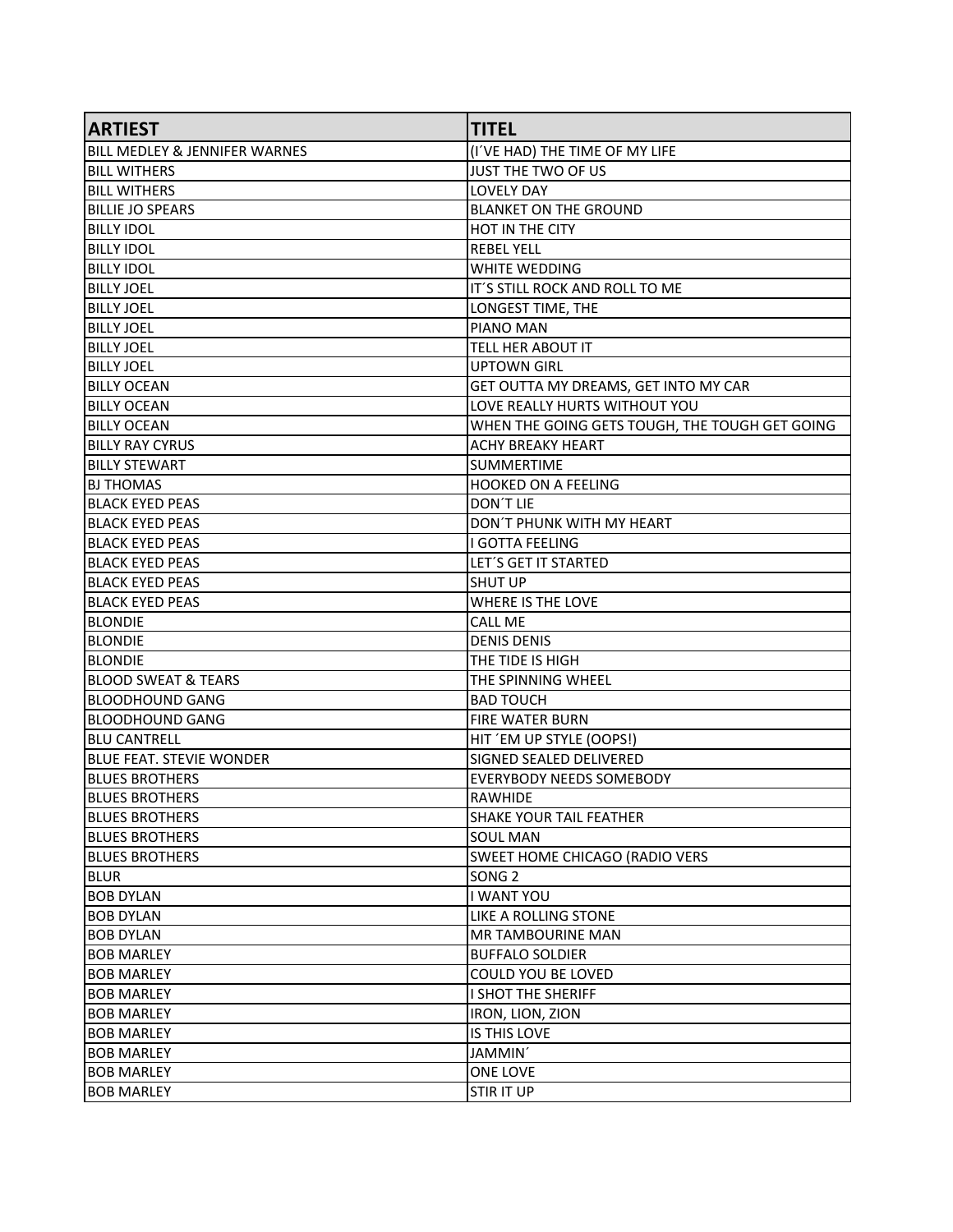| <b>ARTIEST</b>                        | <b>TITEL</b>                                    |
|---------------------------------------|-------------------------------------------------|
| IBOB MARLEY                           | THREE LITTLE BIRDS                              |
| <b>BOB MARLEY</b>                     | <b>WAITING IN VAIN</b>                          |
| <b>BOBBY DARIN</b>                    | <b>MACK THE KNIFE</b>                           |
| BOMBI                                 | I GO TO RIO (DE JANEIRO)                        |
| IVOL NORI                             | <b>BAD MEDICINE</b>                             |
| <b>BON JOVI</b>                       | IT'S MY LIFE                                    |
| <b>BON JOVI</b>                       | LIVING ON A PRAYER                              |
| <b>IVOL VIOB</b>                      | <b>WANTED DEAD OR ALIVE</b>                     |
| <b>IVOL VIOB</b>                      | YOU GIVE LOVE A BAD NAME                        |
| BONNIE TYLER                          | <b>IT'S A HEARTACHE</b>                         |
| <b>BONNIE TYLER</b>                   | TOTAL ECLIPSE OF THE HEART                      |
| <b>BOYSTOWN GANG</b>                  | CAN'T TAKE MY EYES OFF YOU                      |
| BOZ SKAGGS                            | LIDO SHUFFLE                                    |
| <b>BRIAN ADAMS</b>                    | <b>RUN TO YOU</b>                               |
| <b>BRIAN ADAMS</b>                    | SUMMER OF 69                                    |
| IBRIAN ADAMS FEAT. MEL C              | WHEN YOU'RE GONE                                |
| <b>BRIAN FERRY</b>                    | LET'S STICK TOGETHER                            |
| BRIAN HYLAND                          | ITSY BITSY TEENIE WEENIE YELLOW POLKADOT BIKINI |
| BRIAN SETZER´S BAND                   | JUMP, JIVE AND WAIL                             |
| <b>BRITNEY SPEARS</b>                 | <b>BABY ONE MORE TIME</b>                       |
| <b>BRITNEY SPEARS</b>                 | OOPS, I DID IT AGAIN                            |
| <b>BRITNEY SPEARS</b>                 | <b>TOXIC</b>                                    |
| IBROADWAY                             | <b>HAIR</b>                                     |
| <b>BROTHERHOOD OF MAN</b>             | SAVE ALL YOUR KISSES FOR ME                     |
| <b>BRUCE SPRINGSTEEN</b>              | <b>BORN IN THE USA</b>                          |
| <b>BRUCE SPRINGSTEEN</b>              | <b>BORN TO RUN</b>                              |
| <b>BRUCE SPRINGSTEEN</b>              | <b>COVER ME</b>                                 |
| <b>BRUCE SPRINGSTEEN</b>              | DANCING IN THE DARK                             |
| <b>BRUCE SPRINGSTEEN</b>              | <b>GLORY DAYS</b>                               |
| <b>BRUCE SPRINGSTEEN</b>              | <b>HUMAN TOUCH</b>                              |
| <b>BRUCE SPRINGSTEEN</b>              | I'M ON FIRE                                     |
| BRUNO MARS                            | 24 K MAGIC                                      |
| IBRUNO MARS                           | <b>FINESSE</b>                                  |
| <b>BRUNO MARS</b>                     | JUST THE WAY YOU ARE                            |
| <b>BUCKS FIZZ</b>                     | <b>MAKING YOUR MIND UP</b>                      |
| <b>BUDDY HOLLY &amp; THE CRICKETS</b> | THAT'LL BE THE DAY                              |
| <b>BUILD ME UP BUTTERCUP</b>          | <b>FOUNDATIONS</b>                              |
| C.C. PENISTON                         | <b>FINALLY</b>                                  |
| <b>CANNED HEAT</b>                    | ON THE ROAD AGAIN                               |
| CARPENTERS                            | <b>JAMBALAYA</b>                                |
| CARPENTERS                            | TOP OF THE WORLD                                |
| CHAKA KHAN                            | I'M EVERY WOMAN                                 |
| <b>CHAINSMOKERS</b>                   | <b>CLOSER</b>                                   |
| <b>CHARLES &amp; EDDIE</b>            | WOULD I LIE TO YOU                              |
| CHARLIE DANIELS BAND                  | DEVIL WENT DOWN TO GEORGIA, THE                 |
| <b>CHEAP TRICK</b>                    | I WANT YOU TO WANT ME                           |
| <b>CHER</b>                           | <b>BELIEVE</b>                                  |
| <b>CHER</b>                           | GYPSIES, TRAMMPS AND THIEVES                    |
| <b>CHER</b>                           | IF I COULD TURN BACK TIME                       |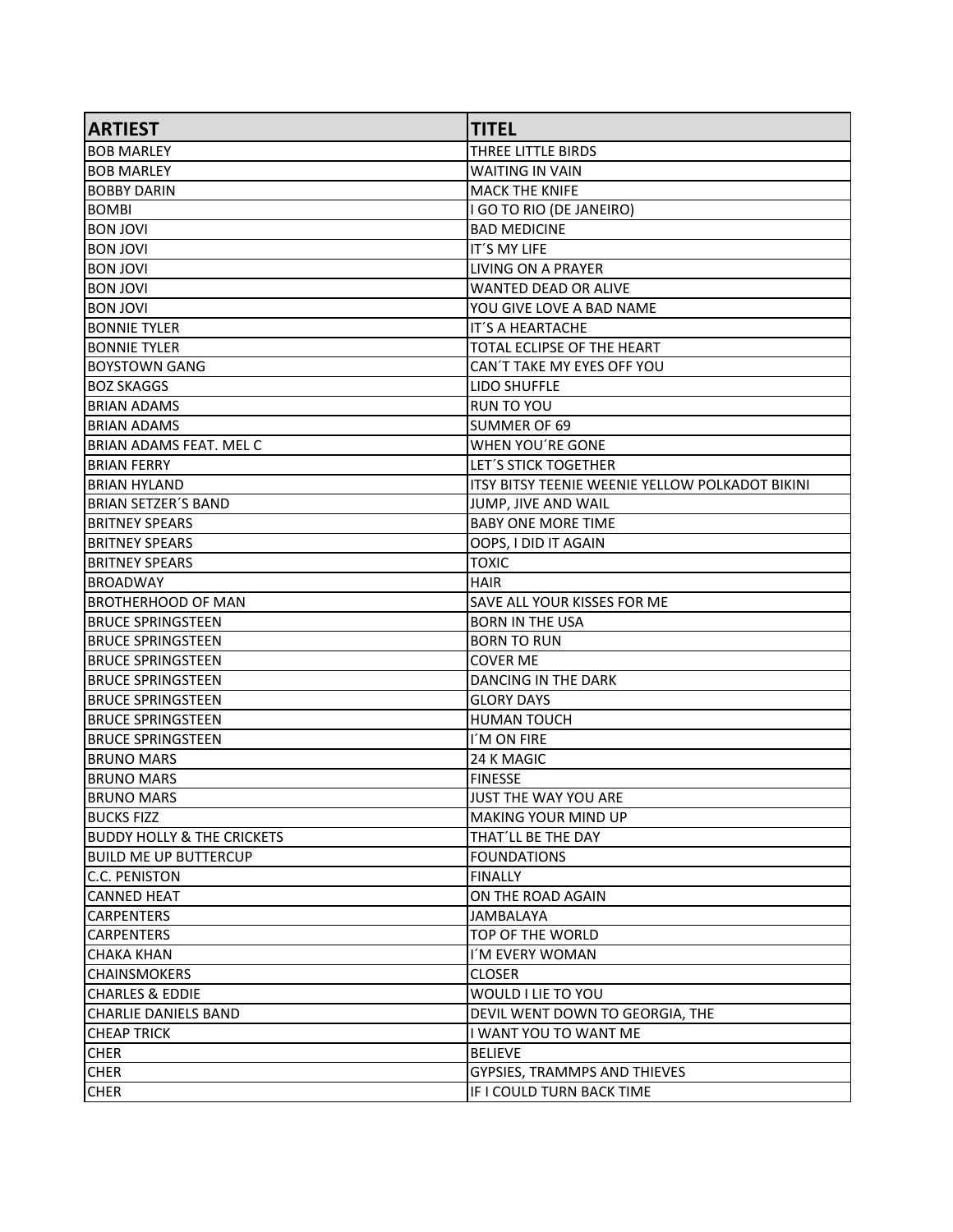| <b>ARTIEST</b>                        | <b>TITEL</b>                       |
|---------------------------------------|------------------------------------|
| <b>CHER</b>                           | SHOOP SHOOP SONG, THE              |
| <b>CHER</b>                           | <b>STRONG ENOUGH</b>               |
| <b>CHER</b>                           | <b>WALKING IN MEMPHIS</b>          |
| CHI COLTRANE                          | <b>GO LIKE ELIJAH</b>              |
| <b>CHICAGO</b>                        | 25 OR 6 TO 4                       |
| <b>CHORDETTES</b>                     | <b>LOLLIPOP</b>                    |
| <b>CHORDETTES</b>                     | MR. SANDMAN                        |
| <b>CHRIS MONTEZ</b>                   | THE MORE I SEE YOU                 |
| <b>CHRIS REA</b>                      | FOOL IF YOU THINK IT'S OVER        |
| <b>CHRIS REA</b>                      | ON THE BEACH                       |
| <b>CHRISTOPHER CROSS</b>              | RIDE LIKE THE WIND                 |
| <b>CHUBBY CHECKER</b>                 | LET'S TWIST AGAIN                  |
| <b>CHUCK BERRY</b>                    | NO PARTICULAR PLACE TO GO          |
| CHUMBAWAMBA                           | <b>TUBTHUMPING (DUET)</b>          |
| <b>CINDY LAUPER</b>                   | <b>GIRLS JUST WANT TO HAVE FUN</b> |
| ICLEAN BANDIT                         | <b>ROCKABYE</b>                    |
| <b>ICLEAN BANDIT</b>                  | SOLO                               |
| <b>CLIFF RICHARD</b>                  | <b>CONGRATULATIONS</b>             |
| <b>CLIFF RICHARD</b>                  | POWER TO ALL OUR FRIENDS           |
| <b>CLIFF RICHARD</b>                  | <b>SUMMER HOLIDAY</b>              |
| <b>CLOUT</b>                          | <b>SUBSTITUTE</b>                  |
| <b>COLBIE CAILLAT</b>                 | <b>BUBBLY</b>                      |
| ICOLDPLAY                             | VIVA LA VIDA                       |
| COME ON EILEEN                        | <b>DEXY'S MIDNIGHT RUNNERS</b>     |
| <b>COMMITMENTS</b>                    | <b>MUSTANG SALLY</b>               |
| COMMODORES                            | <b>BRICK HOUSE</b>                 |
| <b>COMMUNARDS</b>                     | DON'T LEAVE ME THIS WAY            |
| <b>CONNELIS</b>                       | 74-75                              |
| ICONTOURS                             | DO YOU LOVE ME                     |
| ICORONA                               | RYTHM OF THE NIGHT                 |
| COUNTING CROWS                        | MR. JONES                          |
| COUNTING CROWS & VANESSA CARLT        | <b>BIG YELLOW TAXI</b>             |
| <b>CRANBERRIES</b>                    | LINGER                             |
| <b>CRANBERRIES</b>                    | <b>ZOMBIES</b>                     |
| <b>CRAZY LITTLE THING CALLED LOVE</b> | QUEEN                              |
| ICREEDANCE CLEARWATER REVIVAL         | <b>PROUD MARY</b>                  |
| ICREEDENCE CLEARWATER REVIVAL         | <b>BAD MOON RISING</b>             |
| CREEDENCE CLEARWATER REVIVAL          | DOWN ON THE CORNER                 |
| CREEDENCE CLEARWATER REVIVAL          | HAVE YOU EVER SEEN THE RAIN        |
| CREEDENCE CLEARWATER REVIVAL          | <b>SUZIE Q</b>                     |
| CREEDENCE CLEARWATER REVIVAL          | UP AROUND THE BEND                 |
| CROSBY, STILLS, NASH & YOUNG          | <b>DOWN BY THE RIVER</b>           |
| ICROWDED HOUSE                        | DON'T DREAM IT'S OVER              |
| CRUSADERS FEAT RANDY CRAWFORD         | <b>STREET LIFE</b>                 |
| <b>CRYSTALS</b>                       | DA DOO RON RON                     |
| <b>CULTE</b>                          | SHE SELLS SANCTUARY                |
| <b>CURE</b>                           | <b>CLOSE TO ME</b>                 |
| <b>CURE</b>                           | FRIDAY I'M IN LOVE                 |
| DAN HARTMAN                           | <b>RELIGHT MY FIRE</b>             |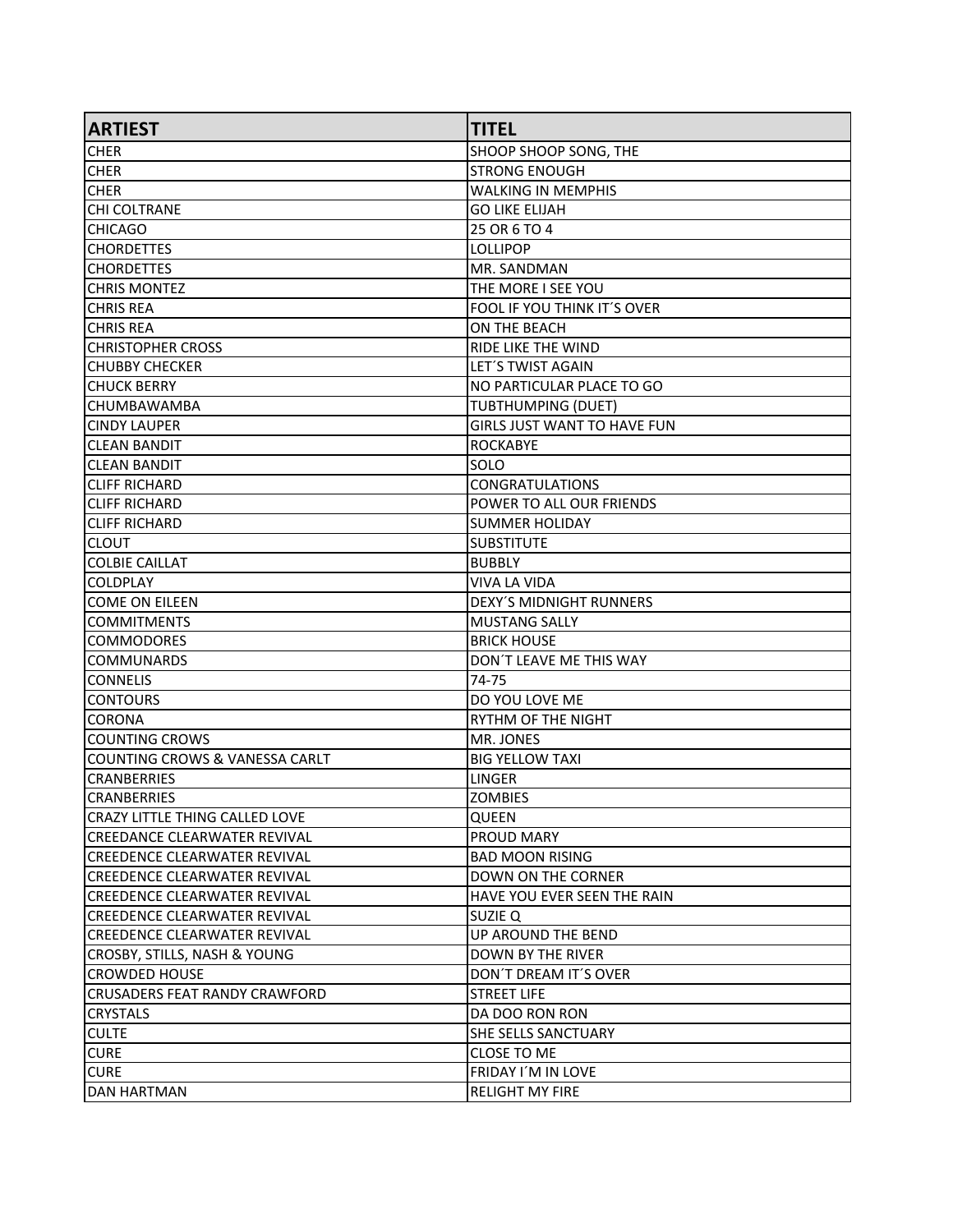| <b>ARTIEST</b>                       | <b>TITEL</b>                   |
|--------------------------------------|--------------------------------|
| <b>DAVID BOWIE</b>                   | <b>ASHES TO ASHES</b>          |
| <b>DAVID BOWIE</b>                   | <b>CHANGES</b>                 |
| IDAVID BOWIE                         | CHINA GIRL                     |
| <b>DAVID BOWIE</b>                   | <b>FASHION</b>                 |
| IDAVID BOWIE                         | <b>LET'S DANCE</b>             |
| DAVID BOWIE                          | <b>MODERN LOVE</b>             |
| DAVID BOWIE                          | <b>REBEL REBEL</b>             |
| <b>DAVID BOWIE &amp; MICK JAGGER</b> | DANCING IN THE STREET          |
| DAVID BOWIE & QUEEN                  | <b>UNDER PRESSURE</b>          |
| <b>DAVID LEE ROTH</b>                | <b>JUST A GIGOLO</b>           |
| <b>DE TOPPERS</b>                    | NEIL DIAMOND MEDLEY            |
| <b>DE TOPPERS</b>                    | <b>SWING MEDLEY</b>            |
| DEAD OR ALIVE                        | YOU SPIN ME ROUND (LIKE A RECO |
| <b>DEEP BLUE SOMETHING</b>           | <b>BREAKFAST AT TIFFANYS</b>   |
| <b>DEEP PURPLE</b>                   | <b>SMOKE ON THE WATER</b>      |
| DELILAH                              | <b>TOM JONES</b>               |
| IDEPECHE MODE                        | <b>JUST CAN'T GET ENOUGH</b>   |
| DESMOND DEKKER & THE ACES            | <b>ISRAELITES</b>              |
| <b>DESTINY'S CHILD</b>               | <b>SURVIVOR</b>                |
| DETROIT SPINNERS                     | WORKING MY WAY BACK TO YOU     |
| DEXY'S MIDNIGHT RUNNERS              | GENO                           |
| <b>DEXY'S MIDNIGHT RUNNERS</b>       | <b>COME ON EILEEN</b>          |
| IDIANA ROSS                          | AIN'T NO MOUNTAIN HIGH ENOUGH  |
| DIANA ROSS                           | STOP! IN THE NAME OF LOVE      |
| IDIANA ROSS                          | WHY DO FOOLS FALL IN LOVE      |
| DIANA ROSS & THE SUPREMES            | <b>REFLECTIONS</b>             |
| <b>DIRE STRAITS</b>                  | <b>SULTANS OF SWING</b>        |
| IDIRE STRAITS                        | TWISTING BY THE POOL           |
| <b>DIRE STRAITS</b>                  | <b>WAK OF LIFE</b>             |
| <b>DJ CASPER</b>                     | CHA CHA SLIDE                  |
| DJ OTZI                              | <b>DOO WAH DIDDY</b>           |
| IDJ OTZI                             | <b>HEY BABY</b>                |
| DOLLY PARTON                         | 9 TO 5                         |
| DOLLY PARTON                         | <b>JOLENE</b>                  |
| <b>DON MCLEAN</b>                    | AMERICAN PIE                   |
| <b>DON MCLEAN</b>                    | <b>VINCENT</b>                 |
| DONNA SUMMER                         | <b>BAD GIRLS</b>               |
| ldonna summer                        | <b>LAST DANCE</b>              |
| IDONNA SUMMER                        | <b>MCARTHUR PARK</b>           |
| <b>DOOBIE BROTHERS</b>               | <b>LISTEN TO THE MUSIC</b>     |
| <b>DOOBIE BROTHERS</b>               | <b>LONG TRAIN RUNNING</b>      |
| DOORS                                | <b>BREAK ON THROUGH</b>        |
| <b>DOORS</b>                         | L.A. WOMAN                     |
| <b>DOORS</b>                         | LOVE HER MADLY                 |
| DOORS                                | LOVE ME TWO TIMES              |
| <b>DOORS</b>                         | PEOPLE ARE STRANGE             |
| <b>DOORS</b>                         | ROADHOUSE BLUES                |
| DOORS                                | TOUCH ME                       |
| DORIS DAY                            | <b>QUE SERA SERA</b>           |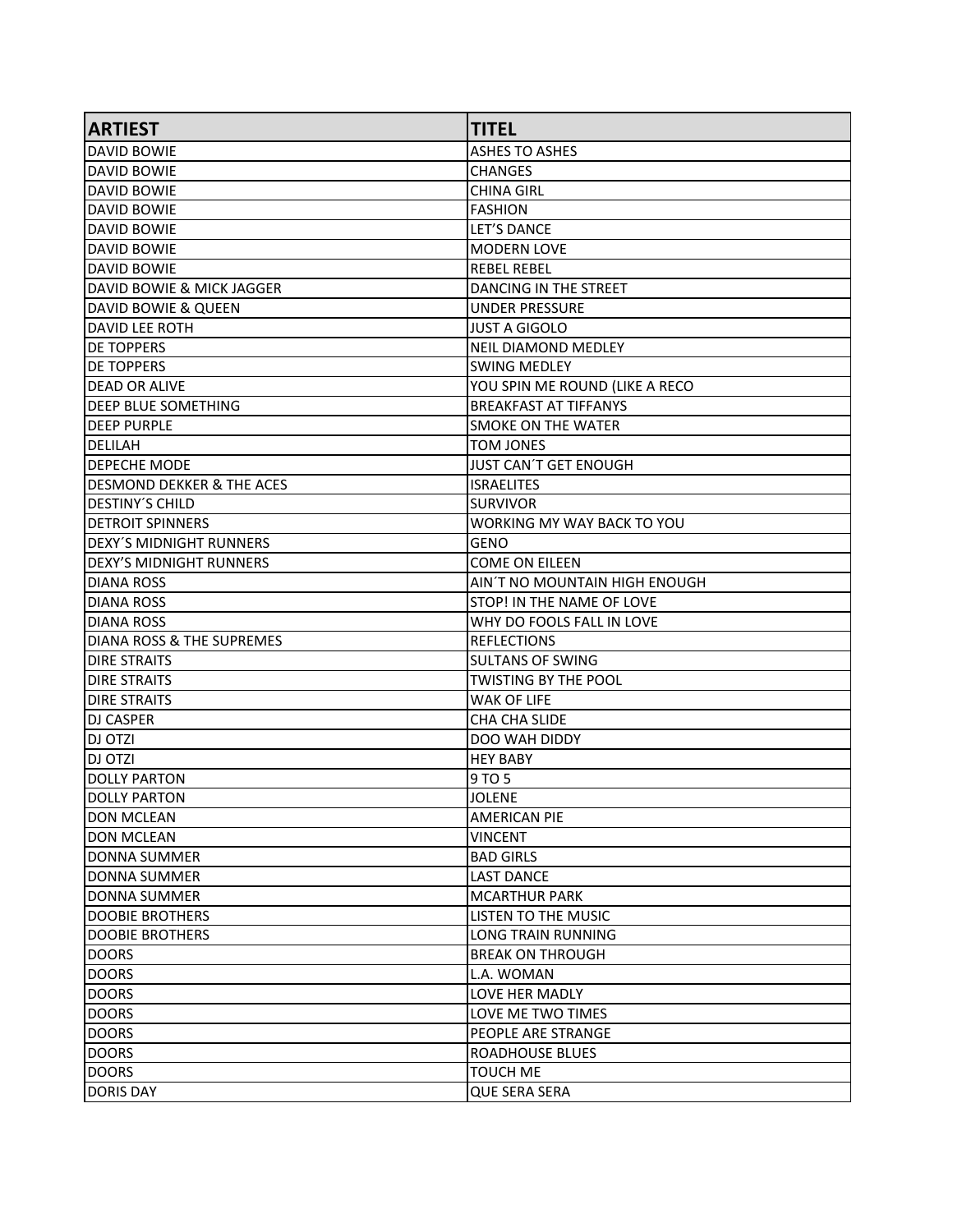| <b>ARTIEST</b>                  | <b>TITEL</b>                           |
|---------------------------------|----------------------------------------|
| <b>DR ALBAN</b>                 | IT'S MY LIFE                           |
| DRIFTERS                        | UNDER THE BOARDWALK                    |
| <b>DUFFY</b>                    | <b>MERCY</b>                           |
| IDURAN DURAN                    | <b>GIRLS ON FILM</b>                   |
| DURAN DURAN                     | <b>REFLEX</b>                          |
| IDURAN DURAN                    | WILD BOYS, THE                         |
| <b>DUSTY SPRINGFIELD</b>        | SON OF A PREACHER MAN                  |
| <b>EAGLE EYE CHERRY</b>         | <b>SAVE TONIGHT</b>                    |
| <b>EAGLES</b>                   | <b>HOTEL CALIFORNIA</b>                |
| <b>EAGLES</b>                   | LIFE IN THE FAST LANE                  |
| <b>EAGLES</b>                   | <b>LYING EYES</b>                      |
| <b>EAGLES</b>                   | <b>TAKE IT EASY</b>                    |
| <b>EAGLES</b>                   | TAKE IT TO THE LIMIT                   |
| EARTH WIND & FIRE               | GOT TO GET YOU INTO MY LIFE            |
| <b>EARTH, WIND &amp; FIRE</b>   | <b>BOOGIE WONDERLAND</b>               |
| <b>EARTH, WIND &amp; FIRE</b>   | <b>FANTASY</b>                         |
| <b>EARTH, WIND &amp; FIRE</b>   | LET'S GROOVE                           |
| <b>EARTH, WIND &amp; FIRE</b>   | <b>SEPTEMBER</b>                       |
| <b>ED SHEERAN</b>               | <b>CALWAY GIRL</b>                     |
| <b>ED SHEERAN</b>               | <b>CASTLE ON THE HILL</b>              |
| IED SHEERAN                     | <b>SHAPE OF YOU</b>                    |
| <b>EDDIE COCHRAN</b>            | THREE STEPS TO HEAVEN                  |
| <b>EDITORS</b>                  | PAPILLON                               |
| EIFFEL 65                       | BLUE (DA BA DEE)                       |
| <b>ELECTRIC LIGHT ORCHESTRA</b> | MR. BLUE SKY                           |
| <b>ELTON JOHN</b>               | <b>CROCODILE ROCK</b>                  |
| <b>ELTON JOHN</b>               | DON'T LET THE SUN GO DOWN ON ME        |
| <b>IELTON JOHN</b>              | I'M STILL STANDING                     |
| ELTON JOHN & KIKI DEE           | DON'T GO BREAKING MY HEART             |
| <b>ELVIS PRESLEY</b>            | <b>BLUE SUEDE SHOES</b>                |
| ELVIS PRESLEY                   | <b>BURNING LOVE</b>                    |
| <b>ELVIS PRESLEY</b>            | <b>DEVIL IN DISGUISE</b>               |
| <b>ELVIS PRESLEY</b>            | DON'T BE CRUEL                         |
| <b>IELVIS PRESLEY</b>           | <b>HOUND DOG</b>                       |
| <b>ELVIS PRESLEY</b>            | I'M ALL SHOOK UP                       |
| <b>ELVIS PRESLEY</b>            | <b>JAILHOUSE ROCK</b>                  |
| <b>ELVIS PRESLEY</b>            | <b>RETURN TO SENDER</b>                |
| <b>ELVIS PRESLEY</b>            | <b>SUSPICIOUS MINDS</b>                |
| <b>ELVIS PRESLEY</b>            | <b>VIVA LAS VEGAS</b>                  |
| ELVIS PRESLEY & JUNKIE XL       | LITTLE LESS CONVERSATION               |
| <b>EMOTIONS</b>                 | <b>BEST OF MY LOVE</b>                 |
| <b>ERIC CLAPTON</b>             | <b>COCAINE</b>                         |
| <b>ERIC CLAPTON</b>             | I SHOT THE SHERIFF                     |
| <b>ERIC CLAPTON</b>             | WHITE ROOM                             |
| <b>EURYTHMICS</b>               | <b>SWEET DREAMS</b>                    |
| <b>FAIRGROUND ATTRACTION</b>    | <b>PERFECT</b>                         |
| <b>FALL OUT BOY</b>             | THIS AIN'T A SCENE (IT'S AN ARMS RACE) |
| <b>FATS DOMINO</b>              | I'M WALKIN'                            |
|                                 |                                        |
| <b>FIFTH DIMENSION</b>          | AQUARIUS AND LET THE SUNSHINE          |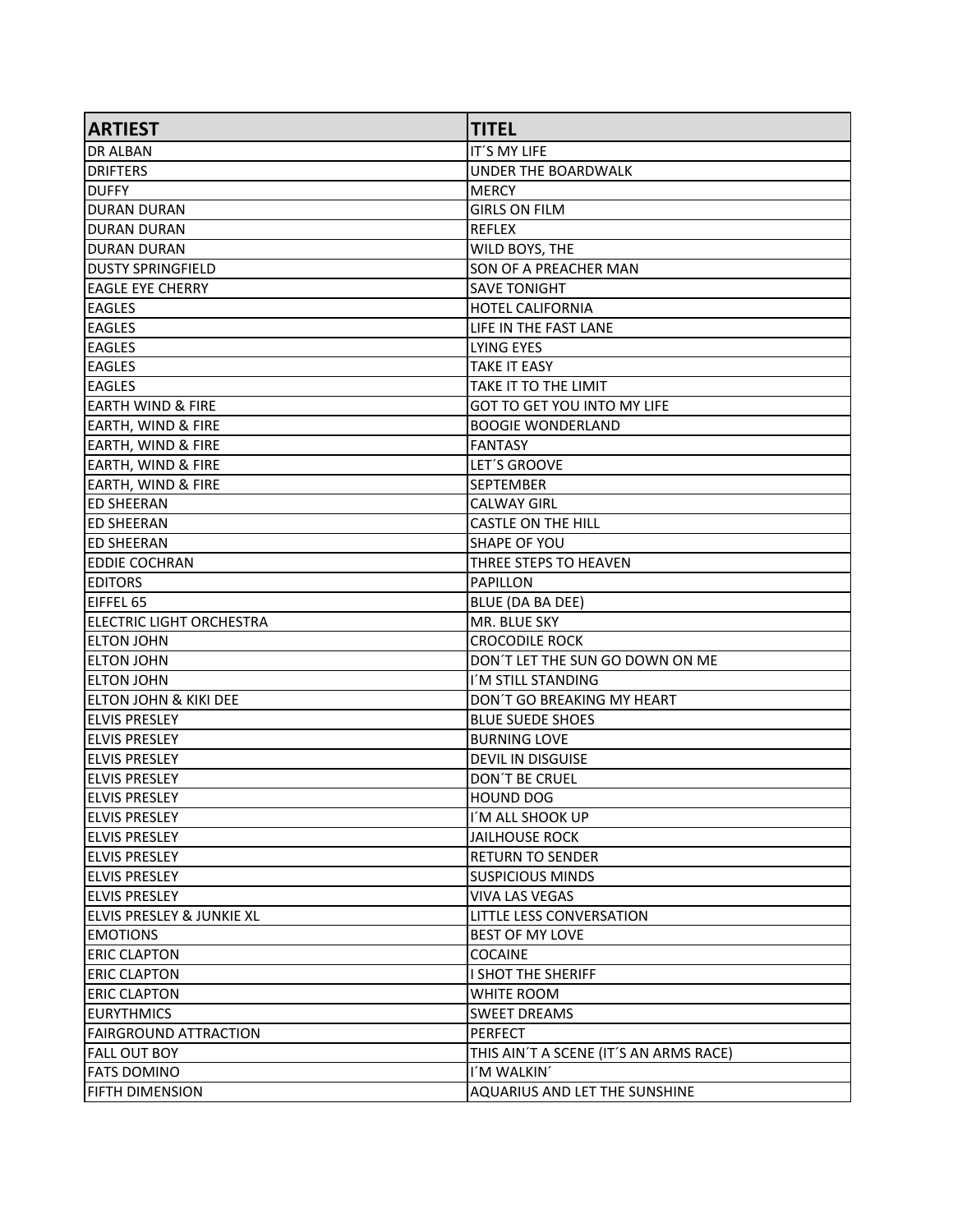| <b>ARTIEST</b>                              | <b>TITEL</b>                    |
|---------------------------------------------|---------------------------------|
| FINE YOUNG CANNIBALS                        | SHE DRIVES ME CRAZY             |
| <b>FLEETWOOD MAC</b>                        | DON'T STOP                      |
| FLEETWOOD MAC                               | <b>DREAMS</b>                   |
| FLEETWOOD MAC                               | <b>EVERYWHERE</b>               |
| <b>FLEETWOOD MAC</b>                        | <b>GO YOUR OWN WAY</b>          |
| lFOOL´S GARDEN                              | <b>LEMON TREE</b>               |
| <b>FOUNDATIONS</b>                          | <b>BUILD ME UP, BUTTERCUP</b>   |
| FOUR SEASONS                                | CAN'T TAKE MY EYES ON YOU       |
| FOUR SEASONS                                | DECEMBER 1963 (OH WHAT A NIGHT) |
| IFRANK SINATRA                              | I GET A KICK OUT OF YOU         |
| IFRANK SINATRA                              | LADY IS A TRAMP, THE            |
| <b>FRANK SINATRA</b>                        | <b>MY WAY</b>                   |
| FRANK SINATRA                               | <b>NEW YORK NEW YORK</b>        |
| FRANK SINATRA & SAMMY DAVIS JR              | ME AND MY SHADOW                |
| <b>FRANKIE VALLI</b>                        | CAN'T TAKE MY EYES OF YOU       |
| IFRANZ FERDINAND                            | DO YOU WANT TO                  |
| <b>FRANZ FERDINAND</b>                      | <b>TAKE ME OUT</b>              |
| IFRANZ FERDINAND                            | THE FALLEN                      |
| FRATELLIS                                   | <b>CHELSEA DAGGER</b>           |
| FREE                                        | ALL RIGHT NOW                   |
| <b>lGEORGE BAKER SELECTION</b>              | <b>LITTLE GREEN BAG</b>         |
| <b>GEORGE BAKER SELECTION</b>               | UNA PALOMA BLANCA               |
| GEORGE EZRA                                 | <b>SHOTGUN</b>                  |
| lGEORGE MICHAEL                             | <b>FAITH</b>                    |
| lGEORGE MICHAEL                             | <b>FREEDOM</b>                  |
| <b>GEORGE MICHAEL &amp; ARETHA FRANKLIN</b> | I KNEW YOU WERE WAITING         |
| GEORGE MICHAEL & ELTON JOHN                 | DON'T LET THE SUN GO DOWN ON M  |
| <b>GERI HALLIWELL</b>                       | IT'S RAINING MEN                |
| <b>GERRY &amp; THE PACEMAKERS</b>           | YOU'LL NEVER WALK ALONE         |
| IGERRY RAFFERTY                             | <b>BAKER STREET</b>             |
| GILBERT O´SULLIVAN                          | <b>MATRIMONY</b>                |
| <b>GLORIA ESTEFAN</b>                       | RHYTHM IS GONNA GET YOU         |
| GLORIA GAYNOR                               | <b>NEVER CAN SAY GOODBYE</b>    |
| <b>GNARLS BARKLEY</b>                       | <b>CRAZY</b>                    |
| <b>GOLDEN EARRING</b>                       | <b>RADAR LOVE</b>               |
| IGOO GOO DOLLS                              | <b>IRIS</b>                     |
| GREASE                                      | <b>SUMMER NIGHTS</b>            |
| <b>GREEN DAY</b>                            | <b>BASKET CASE</b>              |
| <b>GUN</b>                                  | WORD UP                         |
| <b>GUNS 'N ROSES</b>                        | KNOCKIN' ON HEAVEN'S DOOR       |
| <b>GUNS 'N ROSES</b>                        | LIVE AND LET DIE                |
| <b>GUNS 'N ROSES</b>                        | <b>NOVEMBER RAIN</b>            |
| <b>GUNS 'N ROSES</b>                        | <b>PARADISE CITY</b>            |
| <b>GUNS 'N' ROSES</b>                       | <b>SWEET CHILD OF MINE</b>      |
| <b>GWEN STEFANI</b>                         | <b>HOLLABACK GIRL</b>           |
| HADDAWAY                                    | <b>WHAT IS LOVE</b>             |
| <b>HALL &amp; OATES</b>                     | <b>MANEATER</b>                 |
| HALL & OATES                                | <b>RICH GIRL</b>                |
| <b>HANSON</b>                               | MMM BOP                         |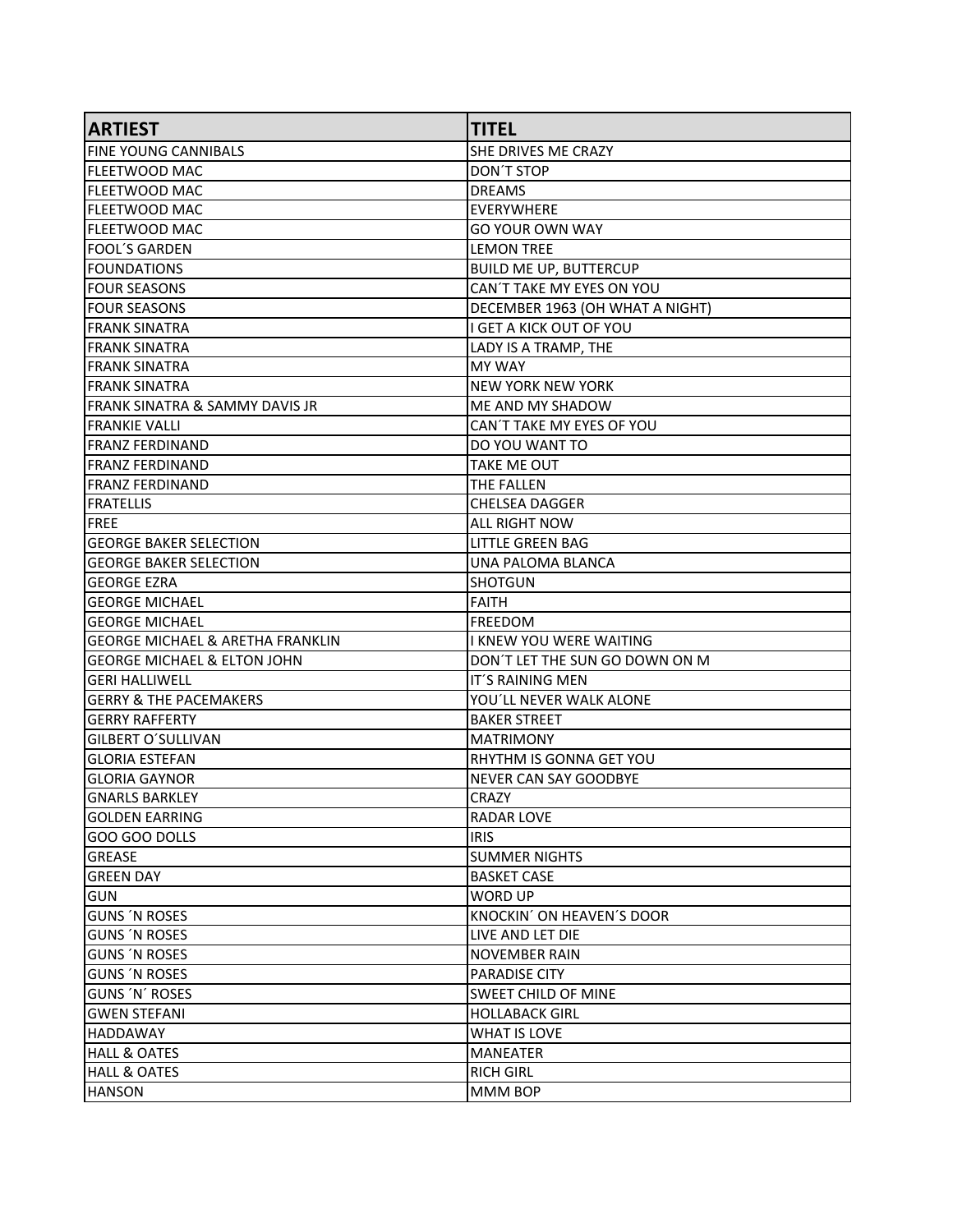| <b>ARTIEST</b>                   | <b>TITEL</b>                            |
|----------------------------------|-----------------------------------------|
| HEART                            | <b>BARRACUDA</b>                        |
| HEART                            | CRAZY ON YOU                            |
| <b>HELEN SHAPIRO</b>             | <b>WALKIN' BACK TO HAPPINESS</b>        |
| <b>HOT CHOCOLATE</b>             | YOU SEXY THING                          |
| HOT STUFF                        | <b>DONNA SUMMER</b>                     |
| <b>HUEY LEWIS &amp; THE NEWS</b> | <b>HEART OF ROCK &amp; ROLL</b>         |
| <b>HUEY LEWIS &amp; THE NEWS</b> | <b>HIP TO BE SQUARE</b>                 |
| <b>HUEY LEWIS &amp; THE NEWS</b> | IF THIS IS IT                           |
| <b>HUEY LEWIS AND THE NEWS</b>   | THE POWER OF LOVE                       |
| <b>HUMAN LEAGUE</b>              | DON'T YOU WANT ME                       |
| I WANT YOU BACK                  | <b>JACKSON FIVE</b>                     |
| I WILL SURVIVE                   | <b>GLORIA GAYNOR</b>                    |
| IAN DURY & THE BLOCKHEADS        | HIT ME WITH YOUR RHYTHM STICK           |
| IAN DURY & THE BLOCKHEADS        | <b>SEX &amp; DRUG &amp; ROCK N ROLL</b> |
| IKE & TINA TURNER                | <b>PROUD MARY</b>                       |
| IINNER CIRCLE                    | SWEAT (A LA LA LA LONG)                 |
| <b>IRENE CARA</b>                | <b>FAME</b>                             |
| IRENE CARA                       | FLASHDANCE, WHAT A FEELING              |
| lit´S NOT UNUSUAL                | <b>TOM JONES</b>                        |
| <b>J BALVIN</b>                  | <b>MI GENTE</b>                         |
| IJ. GEILS BAND                   | <b>CENTERFOLD</b>                       |
| JACK JOHNSON                     | <b>GOOD PEOPLE</b>                      |
| JJACK JOHNSON                    | IF I HAD EYES                           |
| <b>JACK JOHNSON</b>              | <b>UPSIDE DOWN</b>                      |
| JACKIE WILSON                    | <b>REET PETITE</b>                      |
| JACKSON 5                        | ABC                                     |
| <b>JACKSONS</b>                  | BLAME IT ON THE BOOGIE                  |
| <b>JACKSONS</b>                  | CAN YOU FEEL IT                         |
| <b>JACKSONS</b>                  | <b>I WANT YOU BACK</b>                  |
| <b>JAMES BLUNT</b>               | 1973                                    |
| JAMES BLUNT                      | WISE MEN                                |
| JAMES BROWN                      | I FEEL GOOD (I GOT YOU)                 |
| JAMES BROWN                      | <b>SEX MACHINE</b>                      |
| JAMIE CULLUM                     | <b>FRONTIN</b>                          |
| JAMIE CULLUM                     | <b>GET YOUR WAY</b>                     |
| JAN & DEAN                       | <b>SURF CITY</b>                        |
| JANIS JOPLIN                     | ME AND BOBBY MCGEE                      |
| JANIS JOPLIN                     | <b>MERCEDES BENZ</b>                    |
| JANIS JOPLIN                     | PIECE OF MY HEART                       |
| JASON MRAZ                       | I'M YOURS                               |
| JEFF BECK                        | HI-HO SILVER LINING                     |
| JENNIFER LOPEZ                   | LET'S GET LOUD                          |
| JENNIFER WARNES & BILL MEDLEY    | I'VE HAD THE TIME OF MY LIFE            |
| JERRY LEE LEWIS                  | <b>GREAT BALLS OF FIRE</b>              |
| JERRY MUNGO                      | IN THE SUMMERTIME                       |
| JESS GLYNNE                      | <b>HOLD MY HAND</b>                     |
| JESS GLYNNE                      | <b>RATHER BE</b>                        |
| <b>JET</b>                       | ARE YOU GONNA BE MY GIRL                |
| <b>JIM CROCE</b>                 | BAD, BAD LEROY BROWN                    |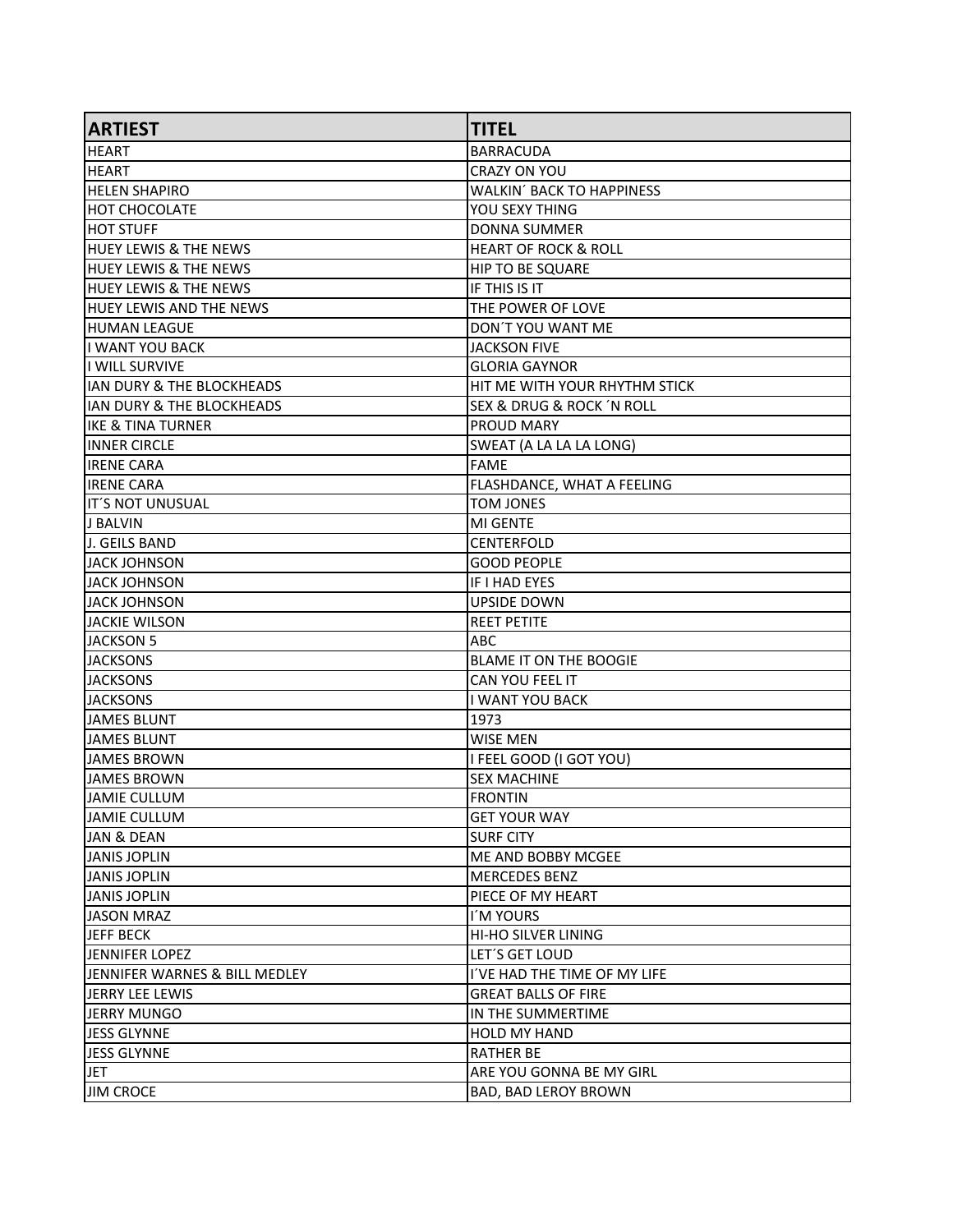| <b>ARTIEST</b>                     | <b>TITEL</b>                         |
|------------------------------------|--------------------------------------|
| IJIM CROCE                         | YOU DON'T MESS AROUND WITH JIM       |
| JIMI HENDRIX                       | ALL ALONG THE WATCHTOWER             |
| <b>JIMI HENDRIX</b>                | <b>HEY JOE</b>                       |
| JOAN JETT & THE BLACKHEARTS        | I LOVE ROCK 'N' ROLL                 |
| <b>JOE COCKER</b>                  | <b>DELTA LADY</b>                    |
| <b>JOE COCKER</b>                  | LETTER, THE                          |
| <b>JOE COCKER</b>                  | <b>SUMMER IN THE CITY</b>            |
| <b>JOE COCKER</b>                  | <b>UNCHAIN MY HEART</b>              |
| <b>JOE COCKER</b>                  | YOU CAN LEAVE YOUR HAT ON            |
| JOE COCKER & JENNIFER WARNES       | UP WHERE WE BELONG                   |
| JOE JACKSON                        | IS SHE REALLY GOING OUT WITH H       |
| <b>JOE JACKSON</b>                 | IT'S DIFFERENT FOR THE GIRLS         |
| <b>JOE JACKSON</b>                 | STEPPIN' OUT                         |
| JOHN DENVER                        | <b>CALYPSO</b>                       |
| JOHN DENVER                        | <b>COUNTRY ROADS</b>                 |
| ljohn denver                       | LEAVING ON A JET PLANE               |
| IJOHN DENVER                       | THANK GOD I'M A COUNTRY BOY          |
| JOHN FARNHAM                       | YOU'RE THE VOICE                     |
| JOHN MILES                         | <b>MUSIC</b>                         |
| JOHN PAUL YOUNG                    | LOVE IS IN THE AIR                   |
| IJOHN TRAVOLTA                     | <b>GREASE LIGHTNING</b>              |
| ljohn travolta                     | SANDY                                |
| JOHN TRAVOLTA & OLIVIA NEWTON      | YOU'RE THE ONE THAT I WANT           |
| JOHN TRAVOLTA & OLIVIA NEWTON JOHN | SUMMER NIGHTS                        |
| IJOHNNY CASH                       | A THING CALLED LOVE                  |
| IJOHNNY CASH                       | <b>FOLSOM PRISON BLUES</b>           |
| JOHNNY CASH                        | <b>RING ON FIRE</b>                  |
| IJOHNNY CASH                       | <b>SAN QUENTIN</b>                   |
| JONAS BLUE                         | <b>RISE</b>                          |
| <b>JOURNEY</b>                     | DON'T STOP BELIEVIN'                 |
| IJULIA MICHAELS                    | <b>ISSUES</b>                        |
| JUSTIN BIEBER FT LUDACRIS          | <b>BABY</b>                          |
| <b>JUSTIN BIEBER</b>               | LOVE YOURESELF                       |
| lJUSTIN BIEBER FT DJ SNAKE         | LET ME LOVE YOU                      |
| JUSTIN BIEBER                      | <b>SORRY</b>                         |
| lJUSTIN TIMBERLAKE                 | <b>ROCK YOUR BODY</b>                |
| K.C. & THE SUNSHINE BAND           | I'M YOUR BOOGIE MAN                  |
| K.C. & THE SUNSHINE BAND           | SHAKE YOUR BOOTY (SHAKE SHAKE SHAKE) |
| KATIE MELUA                        | NINE MILLION BICYCLES                |
| <b>KATRINA &amp; THE WAVES</b>     | <b>WALKING ON SUNSHINE</b>           |
| KATRINA AND THE WAVES              | LOVE SHINE A LIGHT                   |
| <b>KATY PERRY</b>                  | HOT & COLD                           |
| KATY PERRY                         | I KISSED A GIRL                      |
| KC & THE SUNSHINE BAND             | <b>GET DOWN TONIGHT</b>              |
| KC & THE SUNSHINE BAND             | THAT S THE WAY I LIKE IT             |
| KELLY CLARKSON                     | <b>BREAKAWAY</b>                     |
| <b>KELLY CLARKSON</b>              | <b>SINCE U BEEN GONE</b>             |
| <b>KELLY MARIE</b>                 | FEELS LIKE I'M IN LOVE               |
| <b>KENNY LOGGINS</b>               | <b>FOOTLOOSE</b>                     |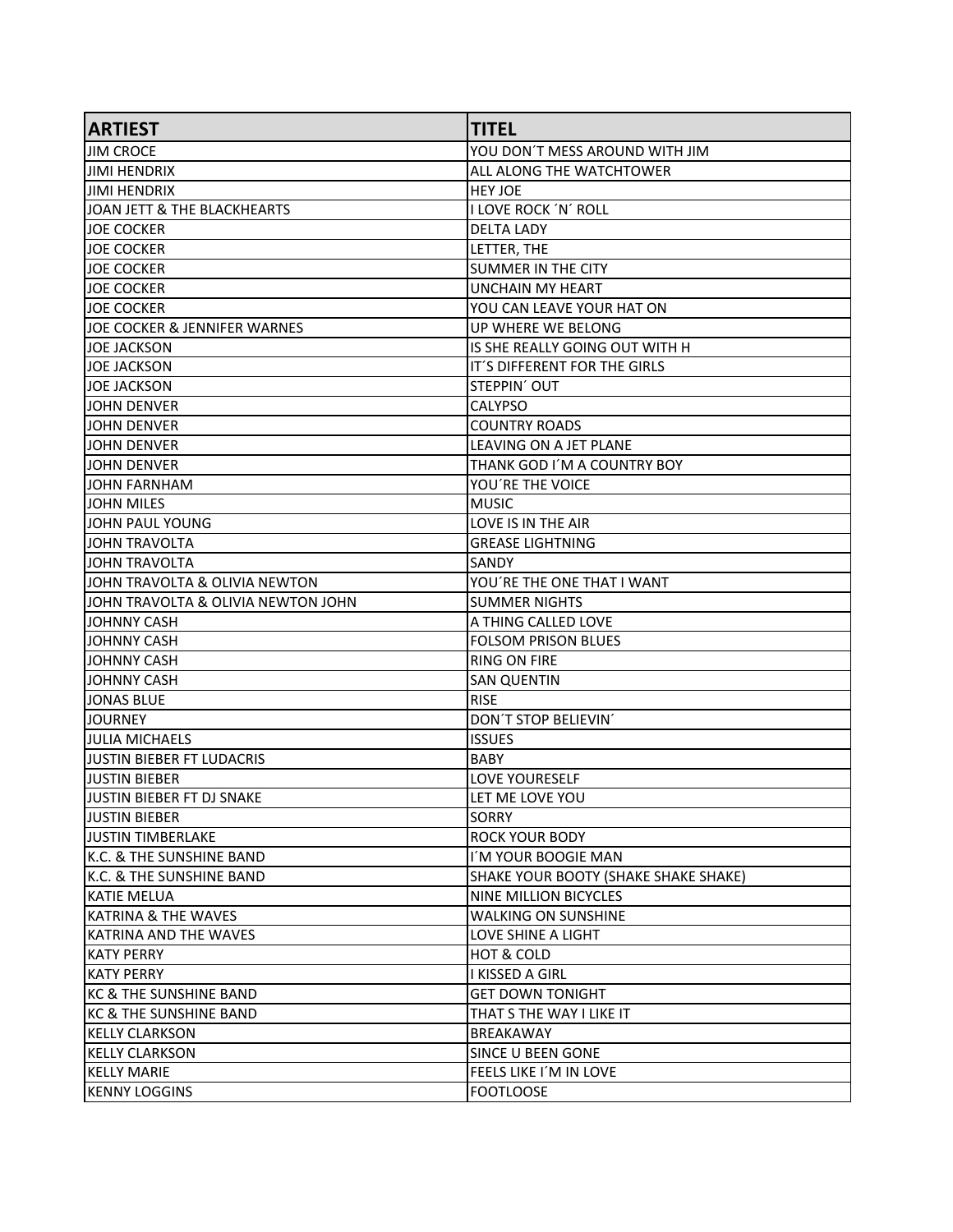| <b>ARTIEST</b>                       | <b>TITEL</b>                  |
|--------------------------------------|-------------------------------|
| IKEVIN LITTLE                        | <b>TURN ME ON</b>             |
| <b>KID CREOLE &amp; THE COCONUTS</b> | ANNIE I'M NOT YOUR DADDY      |
| KID CREOLE & THE COCONUTS            | <b>STOOL PIGEON</b>           |
| KID ROCK                             | ALL SUMMER LONG               |
| KIKI DEE                             | I'VE GOT THE MUSIC IN ME      |
| KILLERS                              | <b>HUMAN</b>                  |
| KILLERS                              | <b>MR BRIGHTSIDE</b>          |
| KILLERS                              | <b>READ MY MIND</b>           |
| IKIM WILDE                           | KIDS IN AMERICA               |
| IKINGS OF LEON                       | <b>SEX ON FIRE</b>            |
| KINGS OF LEON                        | <b>USE SOMEBODY</b>           |
| KINKS                                | ALL DAY AND ALL OF THE NIGHT  |
| KINKS                                | DEICATED FOLLOWER OF FASHION  |
| KINKS                                | LOLA                          |
| KINKS                                | <b>SUNNY AFTERNOON</b>        |
| KINKS                                | YOU REALLY GOT ME             |
| KNACK                                | <b>MY SHARONA</b>             |
| KOOL & THE GANG                      | <b>GET DOWN ON IT</b>         |
| KOOL & THE GANG                      | LADIES NIGHT                  |
| KOOL N THE GANG                      | <b>CELEBRATION</b>            |
| KREZIP                               | <b>SWEET GOODBYES</b>         |
| KT TUNSTALL                          | <b>HOLD ON</b>                |
| <b>KT TUNSTALL</b>                   | IF ONLY                       |
| <b>KT TUNSTALL</b>                   | <b>SUDDENLY I SEE</b>         |
| KULA SHAKER                          | <b>HUSH</b>                   |
| KUNGS                                | <b>THIS GIRL</b>              |
| <b>KWS</b>                           | PLEASE DON'T GO               |
| ikylie minogue                       | CAN'T GET YOU OUT OF MY HEAD  |
| KYLIE MINOGUE & ROBBIE WILLIAMS      | <b>KIDS</b>                   |
| <b>LABELLE</b>                       | <b>LADY MARMALADE</b>         |
| LADY ANTEBELLUM                      | <b>NEED YOU NOW</b>           |
| LADY GAGA                            | <b>BAD ROMANCE</b>            |
| LADY GAGA                            | PAPARAZZI                     |
| LADY GAGA                            | <b>POKER FACE</b>             |
| <b>LAS KETCHUP</b>                   | <b>KETCHUP SONG</b>           |
| ILENNY KRAVITZ                       | ALWAYS ON THE RUN             |
| <b>LENNY KRAVITZ</b>                 | <b>AMERICAN WOMAN</b>         |
| <b>LENNY KRAVITZ</b>                 | IT AIN'T OVER 'TIL IT'S OVER  |
| <b>LEO SAYER</b>                     | YOU MAKE ME FEEL LIKE DANCING |
| <b>LES HUMPREYS SINGERS</b>          | <b>MEXICO</b>                 |
| <b>LESLEY GORE</b>                   | IT S MY PARTY                 |
| LEVEL 42                             | <b>HOT WATER</b>              |
| LEVEL 42                             | <b>LESSONS IN LOVE</b>        |
| LEVEL 42                             | LOVE GAMES                    |
| LEVEL 42                             | <b>RUNNING IN THE FAMILY</b>  |
| llighthouse family                   | HIGH                          |
| LIGHTHOUSE FAMILY                    | <b>LIFTED</b>                 |
| <b>LILY ALLEN</b>                    | <b>NOT FAIR</b>               |
| <b>LILY ALLEN</b>                    | <b>SMILE</b>                  |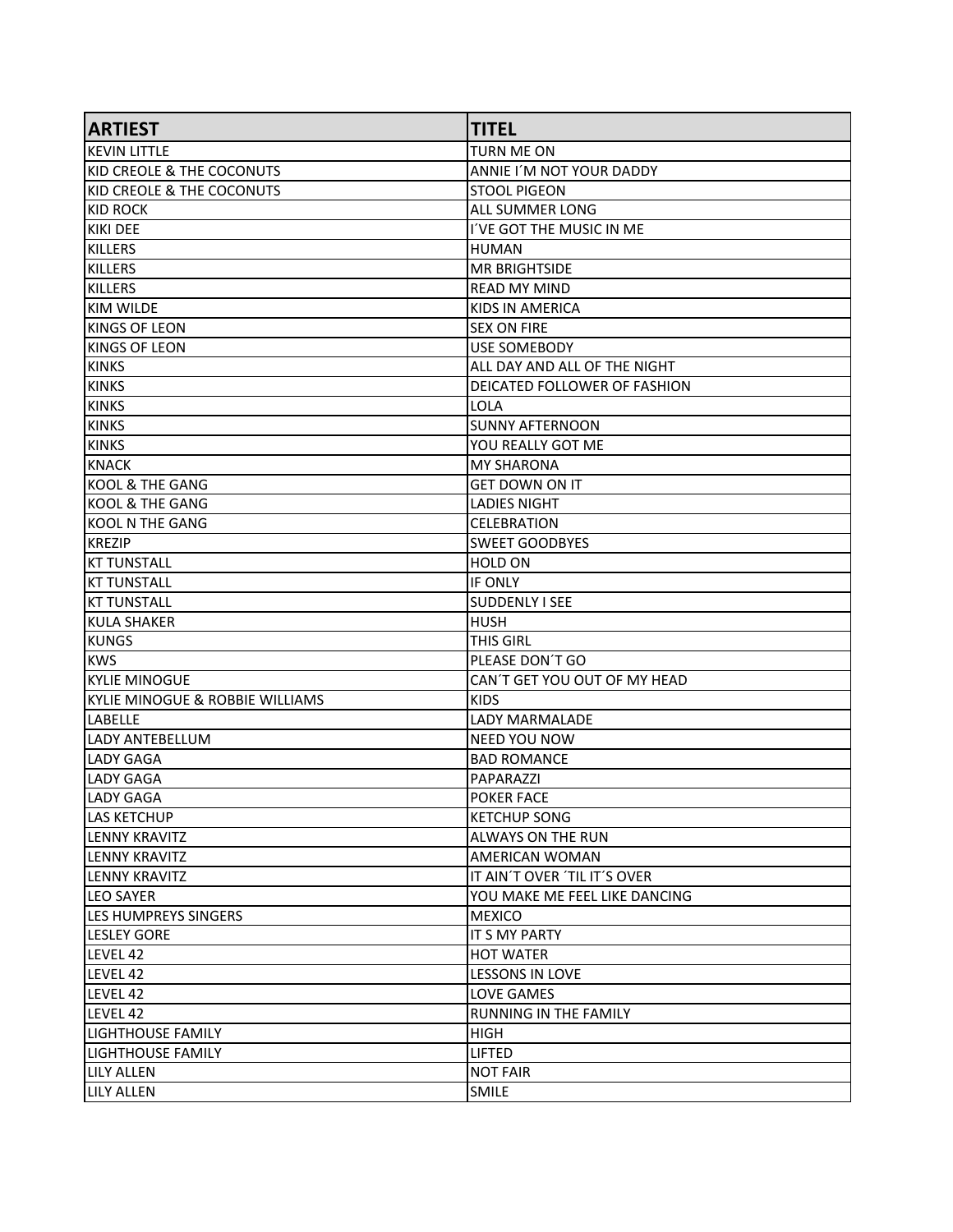| <b>ARTIEST</b>                | <b>TITEL</b>                    |
|-------------------------------|---------------------------------|
| llinda ronstadt               | <b>IT'S SO EASY</b>             |
| LION KING                     | <b>HAKUNA MATATA</b>            |
| <b>LIONEL RICHIE</b>          | ALL NIGHT LONG                  |
| ILIONEL RICHIE                | <b>BRICK HOUSE</b>              |
| <b>LIONEL RICHIE</b>          | DANCING ON THE CEILING          |
| llisa stansfield              | ALL AROUND THE WORLD            |
| <b>LISA STANSFIELD</b>        | <b>CHANGE</b>                   |
| llisa stansfield              | IN ALL THE RIGHT PLACES         |
| <b>LISA STANSFIELD</b>        | THE REAL THING                  |
| LITTLE MIX                    | SHOUT OUT TO MY EX              |
| <b>LIVE</b>                   | <b>DOLPHIN'S CRY</b>            |
| <b>LIVE</b>                   | <b>RUN TO THE WATER</b>         |
| LIVING COLOUR                 | LOVE REARS IT'S UGGLY HEAD      |
| LIVING LA VIDA LOCA           | <b>RICKY MARTIN</b>             |
| lliving next door to alice    | <b>SMOKIE</b>                   |
| <b>ILONDON BEAT</b>           | I'VE BEEN THINKING ABOUT YOU    |
| LOS DEL RIO                   | <b>MACARENA</b>                 |
| LOS LOBOS                     | LA BAMBA                        |
| LOU BEGA                      | MAMBO NR. 5                     |
| <b>LOST FREQUENCES</b>        | ARE YOU WITH ME                 |
| llou rawls                    | <b>SEE YOU WHEN I GET THERE</b> |
| LOU REED                      | WALK ON THE WILD SIDE           |
| llouis ARMSTRONG              | WHAT A WONDERFUL WORLD          |
| <b>LUIS FONSI</b>             | <b>DESPACITO</b>                |
| ILUTRICIA MCNEAL              | AINT THAT JUST THE WAY          |
| llynyrd skynyrd               | SWEET HOME ALABAMA              |
| ΙM                            | POP MUZIK                       |
| MADCON                        | <b>BEGGIN</b>                   |
| <b>MADNESS</b>                | <b>BAGGY TROUSERS</b>           |
| <b>MADNESS</b>                | <b>EMBARRASSMENT</b>            |
| <b>IMADNESS</b>               | IT MUST BE LOVE                 |
| <b>MADNESS</b>                | <b>MY GIRL</b>                  |
| <b>MADNESS</b>                | NIGHT BOAT TO CAIRO             |
| <b>MADNESS</b>                | <b>OUR HOUSE</b>                |
| MADONNA                       | <b>DRESS YOU UP</b>             |
| IMADONNA                      | <b>HOLIDAY</b>                  |
| MADONNA                       | <b>INTO THE GROOVE</b>          |
| MADONNA                       | <b>LIKE A VIRGIN</b>            |
| MADONNA                       | <b>MATERIAL GIRL</b>            |
| <b>MADONNA</b>                | PAPA DON'T PREACH               |
| MAKING YOUR MIND UP           | <b>BUCKS FIZZ</b>               |
| MAMA'S & THE PAPA'S           | CALIFORNIA DREAMING             |
| <b>MANFRED MANN</b>           | DOO WAH DIDDY                   |
| MANFRED MANN                  | <b>MIGHTY QUINN</b>             |
| <b>MARK MORRISON</b>          | <b>RETURN OF THE MACK</b>       |
| IMARK RONSON FT AMY WINEHOUSE | <b>VALERIE</b>                  |
| MAROON 5                      | <b>GIRLS LIKE YOU</b>           |
| MAROON 5                      | SHE WILL BE LOVED               |
| MAROON 5                      | <b>SUNDAY MORNING</b>           |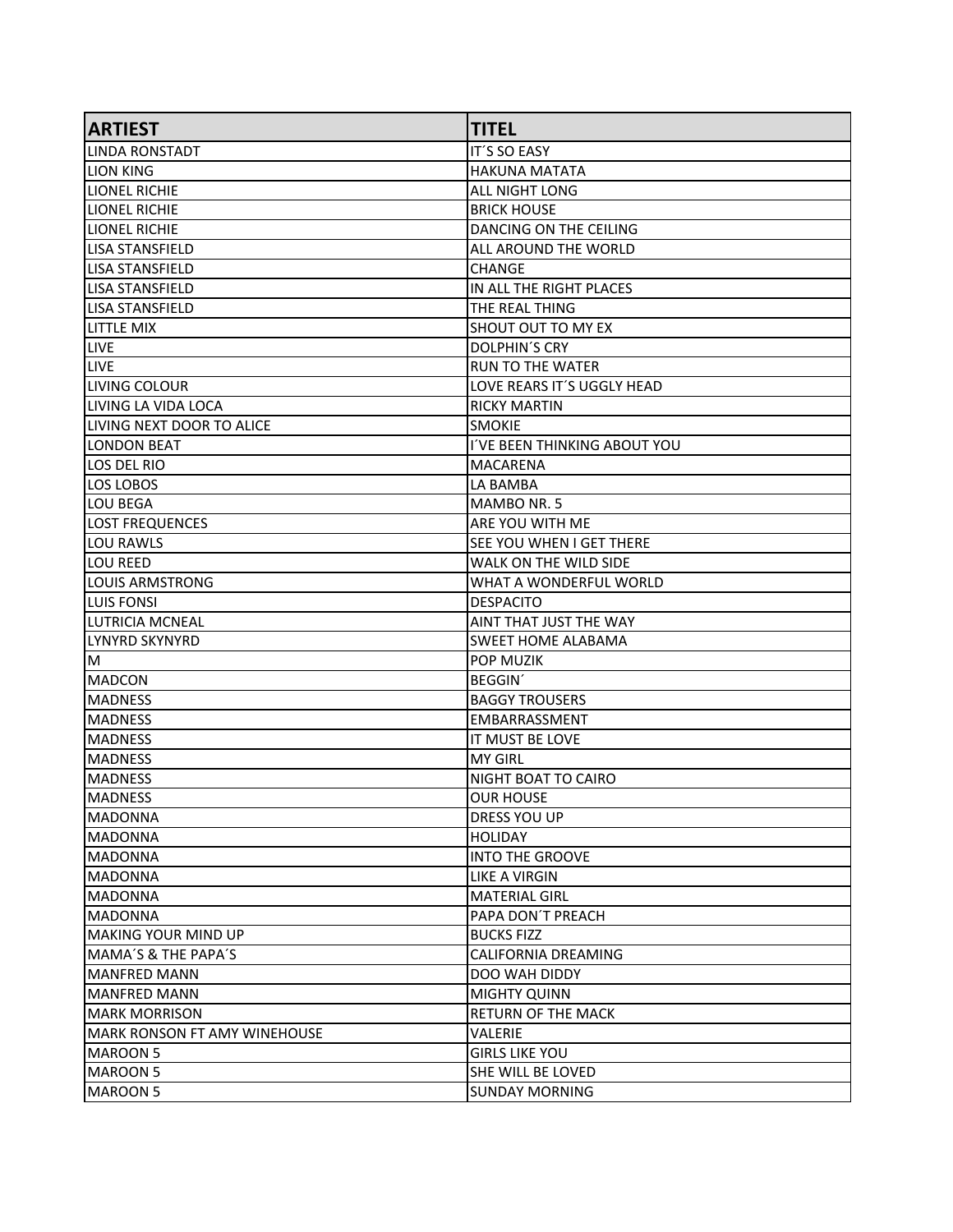| <b>ARTIEST</b>                   | <b>TITEL</b>                           |
|----------------------------------|----------------------------------------|
| <b>IMAROON 5</b>                 | THIS ONE                               |
| <b>MARY HOPKINS</b>              | THOSE WERE THE DAYS                    |
| <b>MAVERICKS</b>                 | DANCE THE NIGHT AWAY                   |
| <b>MAVERICKS</b>                 | HERE COMES MY BABY                     |
| MC HAMMER                        | U CAN'T TOUCH THIS                     |
| IMCFADDEN & WHITEHEAD            | AIN'T NO STOPPING US NOW               |
| MEJA                             | ALL 'BOUT THE MONEY                    |
| MELISSA ETHERIDGE                | LIKE THE WAY I DO                      |
| IMEN AT WORK                     | <b>DOWN UNDER</b>                      |
| <b>IMEREDITH BROOKS</b>          | <b>BITCH</b>                           |
| <b>IMETALLICA</b>                | WHISKEY IN THE JAR                     |
| MGMT                             | <b>KIDS</b>                            |
| MIAMI SOUND MACHINE              | <b>DOCTOR BEAT</b>                     |
| lMICHAEL BUBLÉ                   | <b>EVERYTHING</b>                      |
| lMICHAEL BUBLÉ                   | HAVEN'T MET YOU YET                    |
| MICHAEL BUBLÉ                    | <b>HOLD ON</b>                         |
| MICHAEL JACKSON                  | <b>BILLIE JEAN</b>                     |
| İMICHAEL JACKSON                 | <b>BLACK OR WHITE</b>                  |
| MICHAEL JACKSON                  | DON'T STOP TILL YOU GET ENOUGH         |
| MICHAEL JACKSON                  | <b>ROCK WITH YOU</b>                   |
| MICHAEL JACKSON                  | THE WAY YOU MAKE ME FEEL               |
| MICHAEL JACKSON                  | YOU ROCK MY WORLD                      |
| MIDNIGHT OIL                     | <b>BEDS ARE BURNING</b>                |
| MIKA                             | BIG GIRL (YOU ARE BEAUTIFUL)           |
| MIKA                             | <b>GRACE KELLY</b>                     |
| MIKA                             | RELAX, TAKE IT EASY                    |
| MIKE FLOWERS POPS                | WONDERWALL                             |
| MILK INC.                        | <b>WALK ON WATER</b>                   |
| MILLIE                           | <b>MY BOY LOLLYPOP</b>                 |
| <b>MILOW</b>                     | <b>AYO TECHNOLOGY</b>                  |
| MOLOKO                           | <b>SING IT BACK</b>                    |
| <b>MONKEES</b>                   | DAYDREAM BELIEVER                      |
| IMONKEES                         | I'M A BELIEVER                         |
| MONTELL JORDAN                   | THIS IS HOW WE DO IT                   |
| MONTY PYTHON                     | ALWAYS LOOK ON THE BRIGHT SIDE OF LIFE |
| IMONTY PYTHON                    | LUMBERJACK SONG                        |
| MR. C THE SLIDE MAN              | CHA-CHA SLIDE                          |
| IMRS ROBINSON                    | <b>SIMON &amp; GARFUNKEL</b>           |
| MUD                              | <b>TIGER FEET</b>                      |
| IMUMFORD & SONS                  | <b>BELIEVE</b>                         |
| MUNGO JERRY                      | IN THE SUMMERTIME                      |
| <b>NANCY &amp; FRANK SINATRA</b> | SOMETHING STUPID                       |
| INANCY SINATRA                   | THESE BOOTS ARE MADE FOR WALKIN'       |
| INANCY SINATRA & LEE HAZLEWOOD   | <b>JACKSON</b>                         |
| NATALIE IMBRUGLIA                | <b>TORN</b>                            |
| İNATASHA BEDINGFIELD             | <b>UNWRITTEN</b>                       |
| NEIL DIAMOND                     | <b>BEAUTIFUL NOISE</b>                 |
| NEIL DIAMOND                     | CRACKLIN' ROSIE                        |
| NEIL DIAMOND                     | <b>RED RED WINE</b>                    |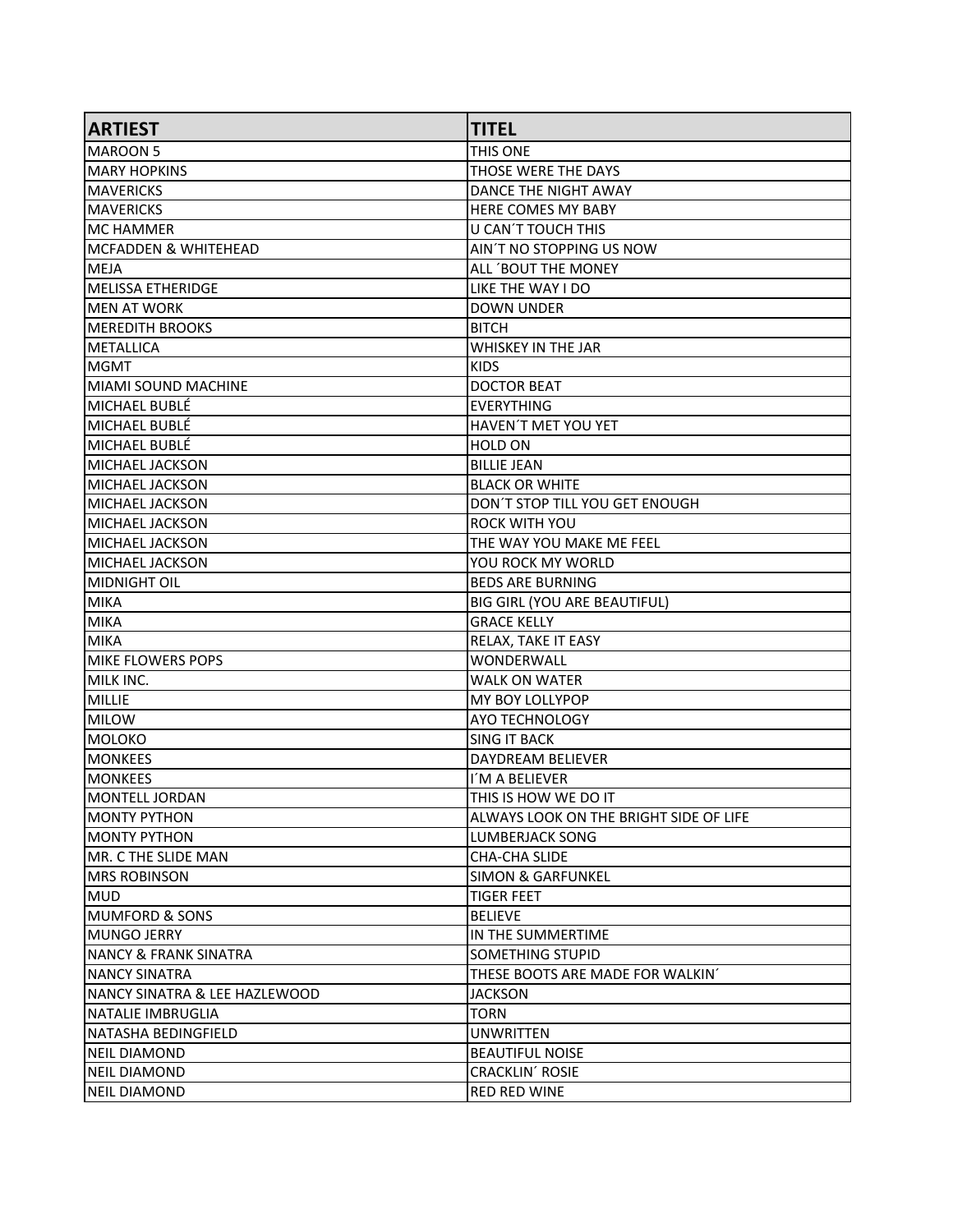| <b>ARTIEST</b>                | <b>TITEL</b>                                 |
|-------------------------------|----------------------------------------------|
| <b>NEIL DIAMOND</b>           | <b>SONG SUNG BLUE</b>                        |
| <b>NEIL DIAMOND</b>           | <b>SWEET CAROLINE</b>                        |
| NEIL YOUNG                    | <b>HEART OF GOLD</b>                         |
| <b>INEIL YOUNG</b>            | ROCKIN' IN THE FREE WORLD                    |
| NELLY FEAT. KELLY ROWLAND     | <b>DILEMMA</b>                               |
| NELLY FURTADO                 | I'M LIKE A BIRD                              |
| NELLY FURTADO                 | <b>TURN OFF THE LIGHT</b>                    |
| NENA                          | 99 RED BALLOONS                              |
| <b>NENEH CHERRY</b>           | <b>BUFFALO STANCE</b>                        |
| <b>NICKELBACK</b>             | HOW U REMIND ME                              |
| <b>NICKELBACK</b>             | <b>ROCKSTAR</b>                              |
| NINA SIMONE                   | AIN'T GOT NO, I GOT LIFE                     |
| ININA SIMONE                  | MY BABY JUST CARES FOR ME                    |
| NIRVANA                       | <b>COME AS YOU ARE</b>                       |
| <b>NIRVANA</b>                | <b>SMELLS LIKE TEEN SPIRIT</b>               |
| INO ARTIST                    | <b>THUMPDUMPING</b>                          |
| INO DOUBT                     | IT'S MY LIFE                                 |
| INO DOUBT                     | <b>JUST A GIRL</b>                           |
| <b>NO MERCY</b>               | PLEASE DON'T GO                              |
| NOLANS                        | I'M IN THE MOOD FOR DANCING                  |
| O'JAYS                        | <b>LOVE TRAIN</b>                            |
| OAKENFOLD & SHIFTY SHELLSHOCK | <b>STARRY EYED SURPRISE</b>                  |
| lOASIS                        | WONDERWALL                                   |
| lODYSSEY                      | <b>INSIDE OUT</b>                            |
| <b>OFFSPRING</b>              | PRETTY FLY FOR A WHITE GUY                   |
| <b>OFFSPRING</b>              | WHY DON'T YOU GET A JOB                      |
| ONE REPUBLIC                  | <b>MERCY</b>                                 |
| <b>OPUS</b>                   | LIVE IS LIFE                                 |
| OSMONDS                       | <b>CRAZY HORSES</b>                          |
| <b>OTTAWAN</b>                | HANDS UP (GIVE ME YOUR HEART)                |
| <b>OTTOWAN</b>                | D.I.S.C.O.                                   |
| <b>OUTKAST</b>                | <b>HEY YAH!</b>                              |
| <b>OWEN PAUL</b>              | MY FAVOURITE WASTE OF TIME                   |
| PAOLO NUTINI                  | <b>CANDY</b>                                 |
| PAOLO NUTINI                  | <b>NEW SHOES</b>                             |
| PASADENAS                     | TRIBUTE (RIGHT ON)                           |
| <b>PAT BENATAR</b>            | LOVE IS A BATTLEFIELD                        |
| PATRIK HERNANDEZ              | <b>BORN TO BE ALIVE</b>                      |
| <b>PATTI LABELLE</b>          | <b>LADY MARMALADE</b>                        |
| PAUL MCCARTNEY                | LIVE & LET DIE                               |
| <b>PAUL MCCARTNEY</b>         | <b>SAY SAY SAY</b>                           |
| <b>PAUL MCCARTNEY</b>         | WE ALL STAND TOGETHER                        |
| PAUL OAKENFOLD                | <b>STARRY EYED SURPRISE</b>                  |
| <b>PAUL SIMON</b>             | SHE'S GOT DIAMONDS ON THE SOLES OF HER SHOES |
| PAUL SIMON                    | 50 WAYS TO LEAVE YOUR LOVER                  |
| PAUL SIMON                    | YOU CAN CALL ME AL                           |
| PAUL YOUNG                    | LOVE OF THE COMMON PEOPLE                    |
| PEARL JAM                     | ALIVE                                        |
| PET SHOP BOYS                 | <b>GO WEST</b>                               |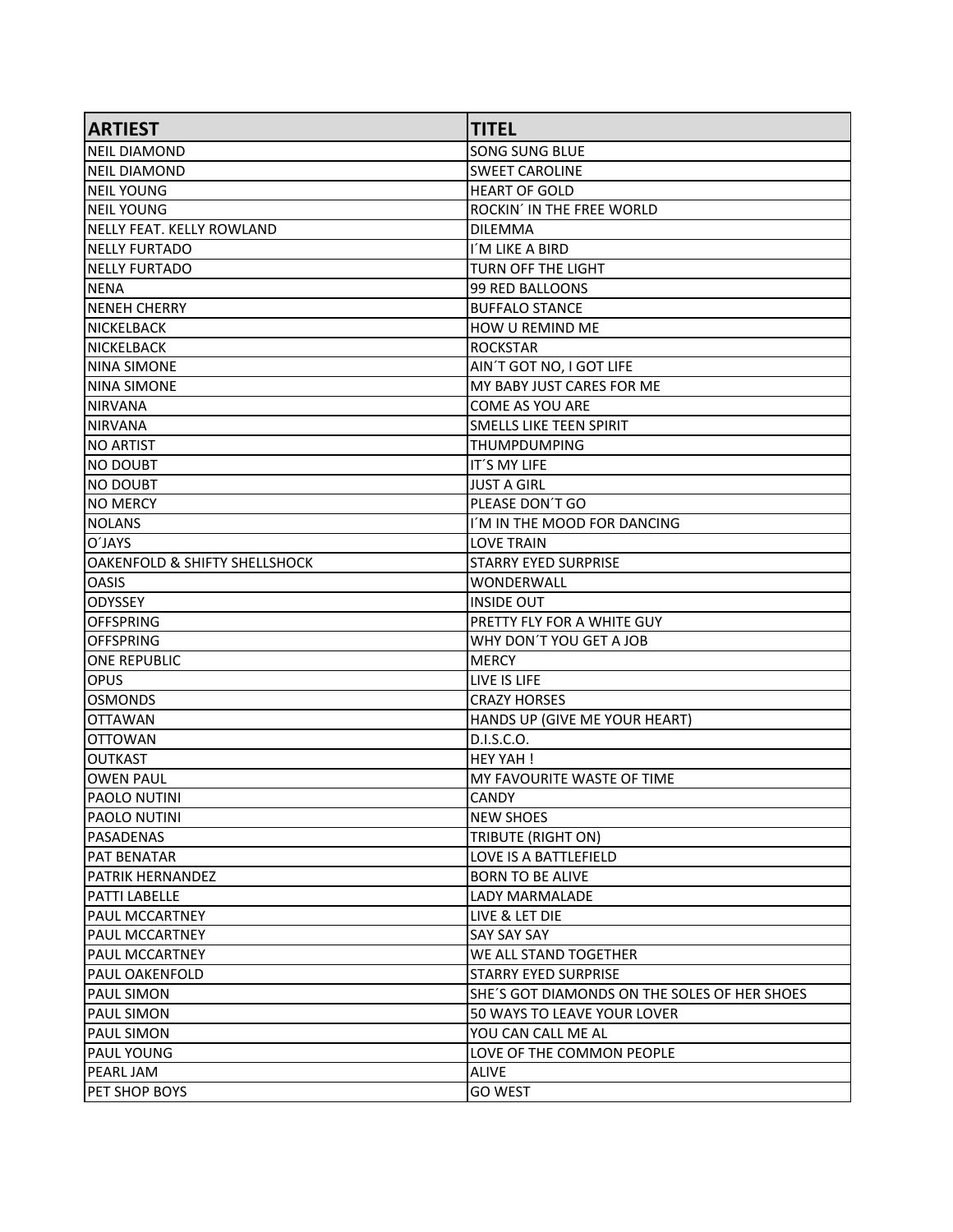| <b>ARTIEST</b>                    | <b>TITEL</b>                         |
|-----------------------------------|--------------------------------------|
| PET SHOP BOYS                     | <b>WEST END GIRLS</b>                |
| <b>PETER ANDRE</b>                | <b>MISTERIOUS GIRL</b>               |
| <b>PETER FRAMPTON</b>             | <b>SHOW ME THE WAY</b>               |
| <b>PETER GABRIEL</b>              | <b>SOLSBURY HILL</b>                 |
| <b>PETER TOSH</b>                 | <b>GET UP STAND UP</b>               |
| PETULA CLARK                      | <b>DOWNTOWN</b>                      |
| IPH D                             | I WON'T LET YOU DOWN                 |
| PHARREL WILLIAMS                  | <b>FREEDOM</b>                       |
| PHARREL WILLIAMS                  | <b>HAPPY</b>                         |
| PHIL COLLINS                      | YOU CAN'T HURRY LOVE                 |
| PHIL COLLINS & PHILIP BAILEY      | <b>EASY LOVER</b>                    |
| <b>PINK</b>                       | DON'T LET ME GET ME                  |
| <b>PINK</b>                       | <b>FAMILY PORTRAIT</b>               |
| <b>PINK</b>                       | <b>GET THE PARTY STARTED</b>         |
| <b>PINK</b>                       | <b>JUST LIKE A PILL</b>              |
| <b>PINK</b>                       | RAISE YOUR GLASS (CLEAN)             |
| PITBULL                           | <b>HOTEL ROOM SERVICE</b>            |
| PITBULL                           | I KNOW YOU WANT ME (CALLE OCHE)      |
| <b>POGUES</b>                     | <b>DIRTY OLD TOWN</b>                |
| <b>POGUES &amp; THE DUBLINERS</b> | THE IRISH ROVER                      |
| <b>POINTER SISTERS</b>            | <b>FIRE</b>                          |
| <b>POINTER SISTERS</b>            | I'M SO EXCITED                       |
| <b>POLICE</b>                     | CAN'T STAND LOSING YOU               |
| <b>POLICE</b>                     | DE DO DO DO, DE DA DA DA             |
| <b>POLICE</b>                     | DON'T STAND SO CLOSE TO ME           |
| POLICE                            | <b>EVERY BREATH YOU TAKE</b>         |
| <b>POLICE</b>                     | EVERY LITTLE THING SHE DOES IS MAGIC |
| <b>POLICE</b>                     | <b>MESSAGE IN A BOTTLE</b>           |
| <b>POLICE</b>                     | <b>ROXANNE</b>                       |
| <b>POLICE</b>                     | <b>SO LONELY</b>                     |
| <b>POLICE</b>                     | WALKING ON THE MOON                  |
| <b>PRETENDERS</b>                 | <b>BACK ON THE CHAIN GANG</b>        |
| <b>PRETENDERS</b>                 | <b>BRASS IN POCKET</b>               |
| <b>PRETENDERS</b>                 | DON'T GET ME WRONG                   |
| PRETENDERS                        | <b>TALK OF THE TOWN</b>              |
| PRINCE                            | <b>KISS</b>                          |
| PRINCE                            | LET'S GO CRAZY                       |
| PRINCE                            | <b>LITTLE RED CORVETTE</b>           |
| PRINCE                            | <b>RASPBERRY BERET</b>               |
| <b>PRINCE &amp; REVOLUTION</b>    | 1999                                 |
| <b>PRINCE &amp; REVOLUTION</b>    | I WOULD DIE FOR YOU                  |
| <b>PROCLAIMERS</b>                | I'M GONNA BE (500 MILES)             |
| <b>PRODIGY</b>                    | <b>FIRESTARTER</b>                   |
| PUDDLE OF MUDD                    | SHE HATES ME                         |
| <b>PUPPET ON A STRING</b>         | <b>SANDIE SHAW</b>                   |
| PUSSYCAT                          | <b>MISSISSIPPI</b>                   |
| <b>PUSSYCAT DOLLS</b>             | DON'T YA                             |
| <b>QUEEN</b>                      | A KIND OF MAGIC                      |
| <b>QUEEN</b>                      | ANOTHERONE BITES THE DUST            |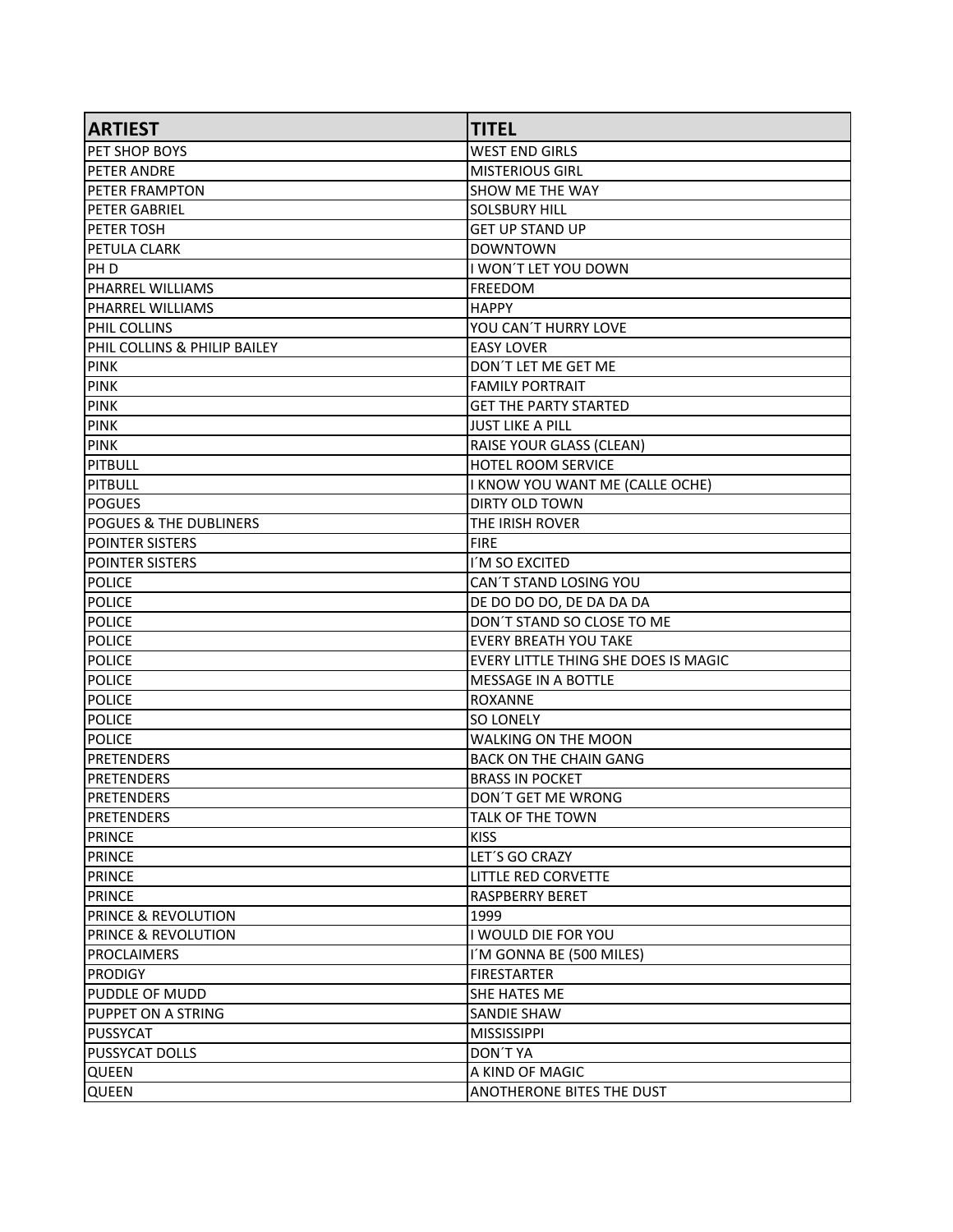| <b>ARTIEST</b>                | <b>TITEL</b>                     |
|-------------------------------|----------------------------------|
| <b>QUEEN</b>                  | <b>BICYCLE RACE</b>              |
| <b>QUEEN</b>                  | <b>BOHEMIAN RHAPSODY</b>         |
| <b>QUEEN</b>                  | CRAZY LITTLE THING CALLED LOVE   |
| <b>QUEEN</b>                  | <b>FAT BOTTOMED GIRLS</b>        |
| <b>QUEEN</b>                  | <b>I WANT TO BREAK FREE</b>      |
| <b>QUEEN</b>                  | <b>KILLER QUEEN</b>              |
| <b>QUEEN</b>                  | <b>RADIO GAGA</b>                |
| <b>QUEEN</b>                  | <b>SOMEBODY TO LOVE</b>          |
| <b>QUEEN</b>                  | WE ARE THE CHAMPIONS             |
| QUEENS OF THE STONE AGE       | <b>NO ONE KNOWS</b>              |
| R E M                         | <b>DRIVE</b>                     |
| <b>RACEY</b>                  | LAY YOUR LOVE ON ME              |
| RACEY                         | <b>SOME GIRLS</b>                |
| RADIOHEAD                     | <b>I WANNA BE A HIPPY</b>        |
| <b>RAINBOW</b>                | SINCE YOU'VE BEEN GONE           |
| lrandy newman                 | <b>SHORT PEOPLE</b>              |
| <b>RARE EARTH</b>             | <b>GET READY</b>                 |
| RASMUS                        | IN THE SHADOWS                   |
| <b>RAY CHARLES</b>            | <b>HIT THE ROAD, JACK</b>        |
| <b>RAY CHARLES</b>            | <b>I GOT A WOMAN</b>             |
| <b>RAY CHARLES</b>            | <b>SHAKE A TAIL FEATHER</b>      |
| RAY PARKER JUNIOR             | <b>GHOSTBUSTERS</b>              |
| RED HOT CHILI PEPPERS         | AROUND THE WORLD                 |
| IRED HOT CHILI PEPPERS        | BY THE WAY                       |
| <b>IRED HOT CHILI PEPPERS</b> | <b>CALIFORNICATION</b>           |
| <b>IRED HOT CHILI PEPPERS</b> | <b>CAN'T STOP</b>                |
| <b>RED HOT CHILI PEPPERS</b>  | <b>DANI CALIFORNIA</b>           |
| <b>RED HOT CHILI PEPPERS</b>  | <b>OTHERSIDE</b>                 |
| <b>IRED HOT CHILI PEPPERS</b> | <b>SCAR TISSUE</b>               |
| <b>RED HOT CHILI PEPPERS</b>  | SNOW (HEY OH)                    |
| <b>RED HOT CHILI PEPPERS</b>  | <b>UNDER THE BRIDGE</b>          |
| <b>REDNEX</b>                 | <b>COTTON EYED JOE</b>           |
| <b>REEF</b>                   | PLACE YOUR HANDS                 |
| <b>REEL 2 REEL</b>            | <b>I LIKE TO MOVE IT</b>         |
| <b>REM</b>                    | LOSING MY RELIGION               |
| IREM                          | <b>MAN ON THE MOON</b>           |
| REM                           | <b>SHINY HAPPY PEOPLE</b>        |
| <b>REMBRANDTS</b>             | I'LL BE THERE FOR YOU            |
| RENE FROGER                   | CRAZY WAY ABOUT YOU              |
| REPUBLICA                     | <b>READY TO GO</b>               |
| <b>RICK ASTLEY</b>            | NEVER GONNA GIVE YOU UP          |
| <b>RICK JAMES</b>             | <b>SUPERFREAK</b>                |
| <b>RICKY MARTIN</b>           | LIVIN' LA VIDA LOCA (RADIO EDIT) |
| <b>RICKY MARTIN</b>           | <b>SHAKE YOUR BON BON</b>        |
| <b>RICKY MARTIN</b>           | <b>SHE BANGS</b>                 |
| RIGHT SAID FRED               | <b>DEEPLY DIPPY</b>              |
| <b>RIGHT SAID FRED</b>        | <b>DON'T TALK JUST KISS</b>      |
| <b>RIGHT SAID FRED</b>        | I'M TO SEXY                      |
| RIHANNA                       | DON'T STOP THE MUSIC             |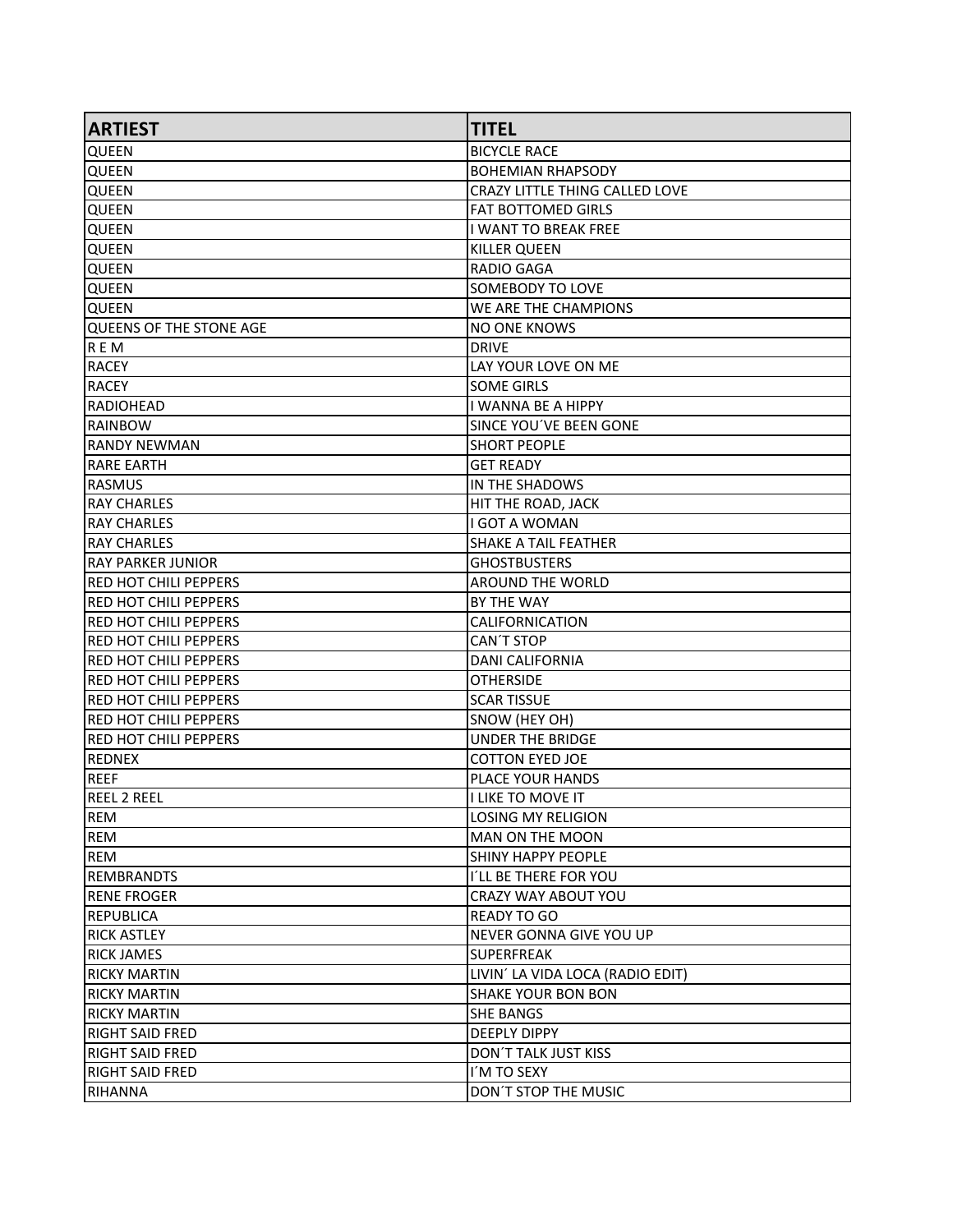| <b>ARTIEST</b>                  | <b>TITEL</b>                        |
|---------------------------------|-------------------------------------|
| <b>RIHANNA</b>                  | ONLY GIRL (IN THE WORLD)            |
| RIHANNA                         | <b>REHAB</b>                        |
| RIHANNA                         | <b>RUDE BOY</b>                     |
| RIHANNA                         | SOS                                 |
| RIHANNA                         | TAKE A BOW                          |
| <b>RINGO STARR</b>              | YOU'RE SIXTEEN                      |
| <b>RITA ORA</b>                 | <b>ANYWHERE</b>                     |
| <b>RITCHIE VALENS</b>           | LA BAMBA                            |
| ROBBIE WILLIAMS                 | <b>ANGELS</b>                       |
| IROBBIE WILLIAMS                | <b>FEEL</b>                         |
| ROBBIE WILLIAMS                 | HAVE YOU MET MISS JONES             |
| <b>ROBBIE WILLIAMS</b>          | LET ME ENTERTAIN YOU                |
| <b>ROBBIE WILLIAMS</b>          | <b>MACK THE KNIFE</b>               |
| ROBBIE WILLIAMS                 | ROCK DJ                             |
| ROBBIE WILLIAMS & KYLIE MINOGUE | <b>KIDS</b>                         |
| ROBBIE WILLIAMS & NICOLE KIDMAN | SOMETHIN' STUPID                    |
| IROBERT PALMER                  | <b>ADDICTED TO LOVE</b>             |
| <b>ROBERT PALMER</b>            | <b>BAD CASE OF LOVING YOU</b>       |
| <b>ROBIN S</b>                  | LUV 4 LUV                           |
| <b>ROBIN S</b>                  | <b>SHOW ME LOVE</b>                 |
| ROBIN SCHULZ                    | <b>SUGAR</b>                        |
| <b>ROD STEWART</b>              | <b>BABY JANE</b>                    |
| <b>ROD STEWART</b>              | DO YA' THINK I'M SEXY               |
| <b>ROD STEWART</b>              | <b>HOT LEGS</b>                     |
| <b>ROD STEWART</b>              | <b>MAGGIE MAY</b>                   |
| <b>ROD STEWART</b>              | YOUNG TURKS                         |
| RODNEY CROWELL & JOHNNY CASH    | <b>I WALK THE LINE</b>              |
| <b>ROLLING STONES</b>           | <b>BROWN SUGAR</b>                  |
| <b>ROLLING STONES</b>           | <b>HONKY TONK WOMEN</b>             |
| <b>ROLLING STONES</b>           | IT'S ONLY ROCK & ROLL BUT I LIKE IT |
| <b>ROLLING STONES</b>           | <b>JUMPIN JACK FLASH</b>            |
| <b>ROLLING STONES</b>           | PAINT IT BLACK                      |
| <b>ROLLING STONES</b>           | SATISFACTION                        |
| <b>ROLLING STONES</b>           | <b>START ME UP</b>                  |
| <b>ROLLING STONES</b>           | SYMPATHY FOR THE DEVIL              |
| <b>IROLLING STONES</b>          | UNDER MY THUMB                      |
| <b>ROMANTICS</b>                | WHAT I LIKE ABOUT YOU               |
| <b>RONAN KEATING</b>            | LOVING EACH DAY                     |
| <b>ROSE ROYCE</b>               | <b>CAR WASH</b>                     |
| ROXETTE                         | <b>JOYRIDE</b>                      |
| ROXETTE                         | <b>LISTEN TO YOUR HEART</b>         |
| <b>ROXETTE</b>                  | THE LOOK                            |
| <b>ROXY MUSIC</b>               | LET'S STICK TOGETHER                |
| <b>ROXY MUSIC</b>               | LOVE IS THE DRUG                    |
| <b>ROZELLA</b>                  | EVERYBODY'S FREE                    |
| <b>RUBETTES</b>                 | <b>JUKE BOX JIVE</b>                |
| <b>RUBETTES</b>                 | <b>SUGAR BABY LOVE</b>              |
| SALT N´ PEPPA                   | LETS TALK ABOUT SEX                 |
| SAM & DAVE                      | SOUL MAN                            |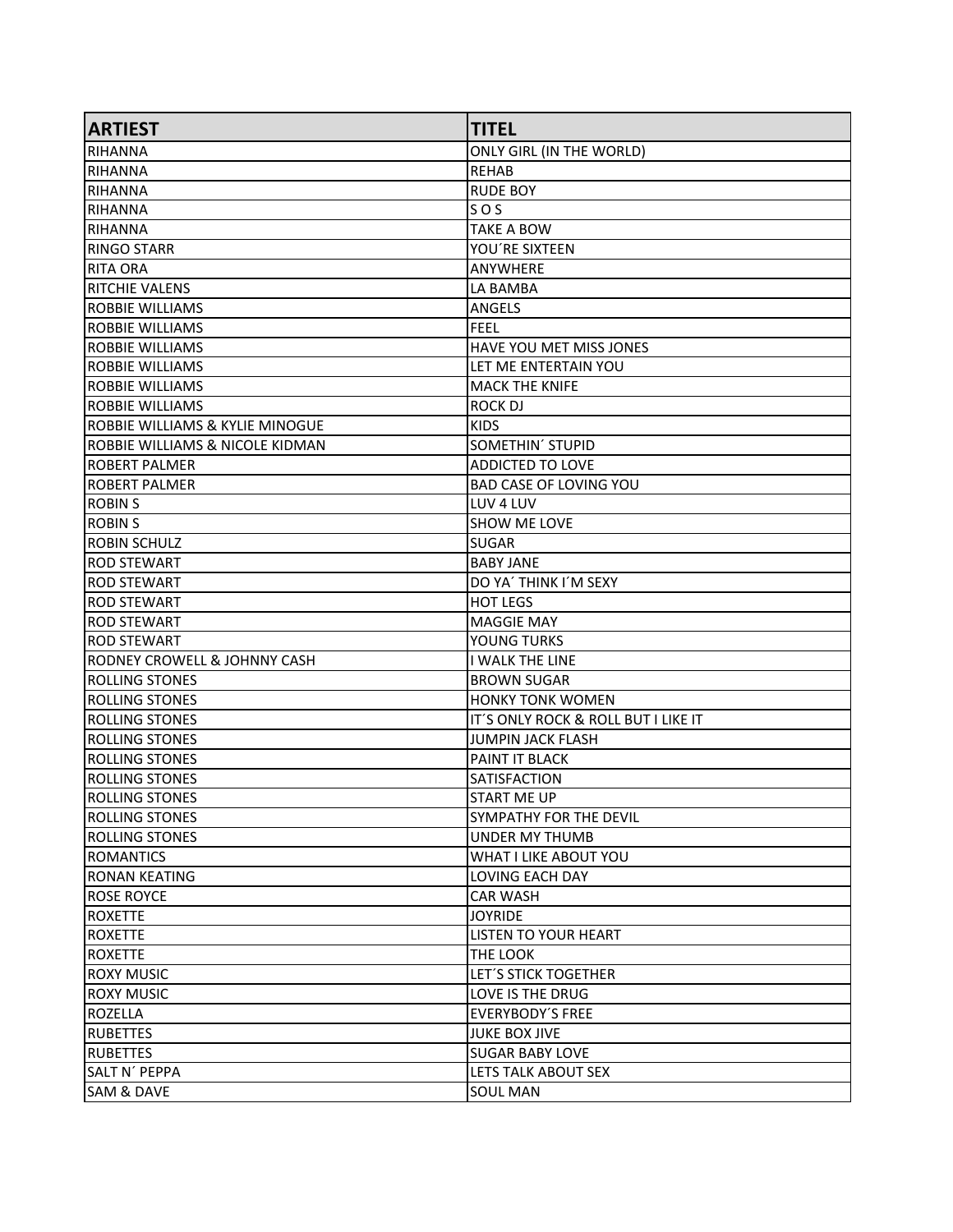| <b>ARTIEST</b>                  | <b>TITEL</b>                    |
|---------------------------------|---------------------------------|
| lsamantha mumba                 | <b>GOTTA TELL YOU</b>           |
| <b>SCISSOR SISTERS</b>          | I DON'T FEEL LIKE DANCIN'       |
| <b>SEAN PAUL &amp; DUA LIPA</b> | NO LIE                          |
| <b>SEAN PAUL</b>                | <b>GET BUSY</b>                 |
| <b>SEARCHERS</b>                | <b>NEEDLES AND PINS</b>         |
| SHAGGY                          | <b>BOOMBASTIC</b>               |
| <b>SHAGGY</b>                   | <b>HEY SEXY LADY</b>            |
| SHAGGY                          | IT WASN'T ME                    |
| SHAKIN´ STEVENS                 | THIS OLE HOUSE                  |
| <b>SHAKIRA</b>                  | WAKKA WAKKA                     |
| <b>SHAKIRA</b>                  | <b>WHENEVER WHEREVER</b>        |
| SHAKIRA FT WYCLEF JEAN          | HIPS DON'T LIE                  |
| ISHALAMAR                       | I CAN MAKE YOU FEEL GOOD        |
| <b>SHANIA TWAIN</b>             | MAN, I FEEL LIKE A WOMAN        |
| <b>ISHANIA TWAIN</b>            | THAT DON'T IMPRESS ME MUCH      |
| <b>SHAPESHIFTERS</b>            | LOLA'S THEME                    |
| <b>SHEENA EASTON</b>            | <b>MORNING TRAIN</b>            |
| <b>SHERYL CROW</b>              | ALL I WANNA DO                  |
| SHIRLEY BASSEY                  | THIS IS MY LIFE                 |
| <b>SHOCKING BLUE</b>            | <b>VENUS</b>                    |
| ISHOWADDYWADDY                  | UNDER THE MOON OF LOVE          |
| <b>SIA</b>                      | <b>CHEAP THRILLS</b>            |
| SIGALA                          | <b>CAME HERE FOR LOVE</b>       |
| <b>SIMON &amp; GARFUNKEL</b>    | <b>BOXER, THE</b>               |
| SIMON & GARFUNKEL               | <b>CECILIA</b>                  |
| lsimon & Garfunkel              | FIFTY WAYS TO LEAVE YOUR LOVER  |
| SIMON & GARFUNKEL               | <b>GRACELAND</b>                |
| SIMON & GARFUNKEL               | LATE IN THE EVENING             |
| <b>SIMON &amp; GARFUNKEL</b>    | MRS. ROBINSON                   |
| SIMPLE MINDS                    | <b>ALIVE &amp; KICKING</b>      |
| <b>SIMPLE MINDS</b>             | DON'T YOU FORGET ABOUT ME       |
| <b>SIMPLE MINDS</b>             | <b>WATERFRONT</b>               |
| SIMPLY RED                      | <b>FAIRGROUND</b>               |
| ISIMPLY RED                     | MONEY'S TOO TIGHT TO MENTION    |
| <b>SISTERS SLEDGE</b>           | FRANKIE                         |
| <b>SISTERS SLEDGE</b>           | <b>HE'S THE GREATEST DANCER</b> |
| <b>SISTERS SLEDGE</b>           | <b>LOST IN MUSIC</b>            |
| SISTERS SLEDGE                  | <b>WE ARE FAMILY</b>            |
| lskunk anansie                  | <b>BRAZEN</b>                   |
| <b>SKUNK ANASIE</b>             | <b>WEAK</b>                     |
| <b>SLADE</b>                    | <b>FAR FAR AWAY</b>             |
| <b>SMASH MOUTH</b>              | <b>ALL STAR</b>                 |
| ISMOKIE                         | <b>NEEDLES AND PINS</b>         |
| SNIFF 'N' THE TEARS             | <b>DRIVER'S SEAT</b>            |
| lsnow                           | <b>INFORMER</b>                 |
| <b>SNOW PATROL</b>              | <b>CHASING CARS</b>             |
| <b>SOFT CELL</b>                | <b>TAINTED LOVE</b>             |
| SONNY & CHER                    | <b>I GOT YOU BABE</b>           |
| SOPHIE ELLIS BEXTOR             | MURDER ON THE DANCEFLOOR        |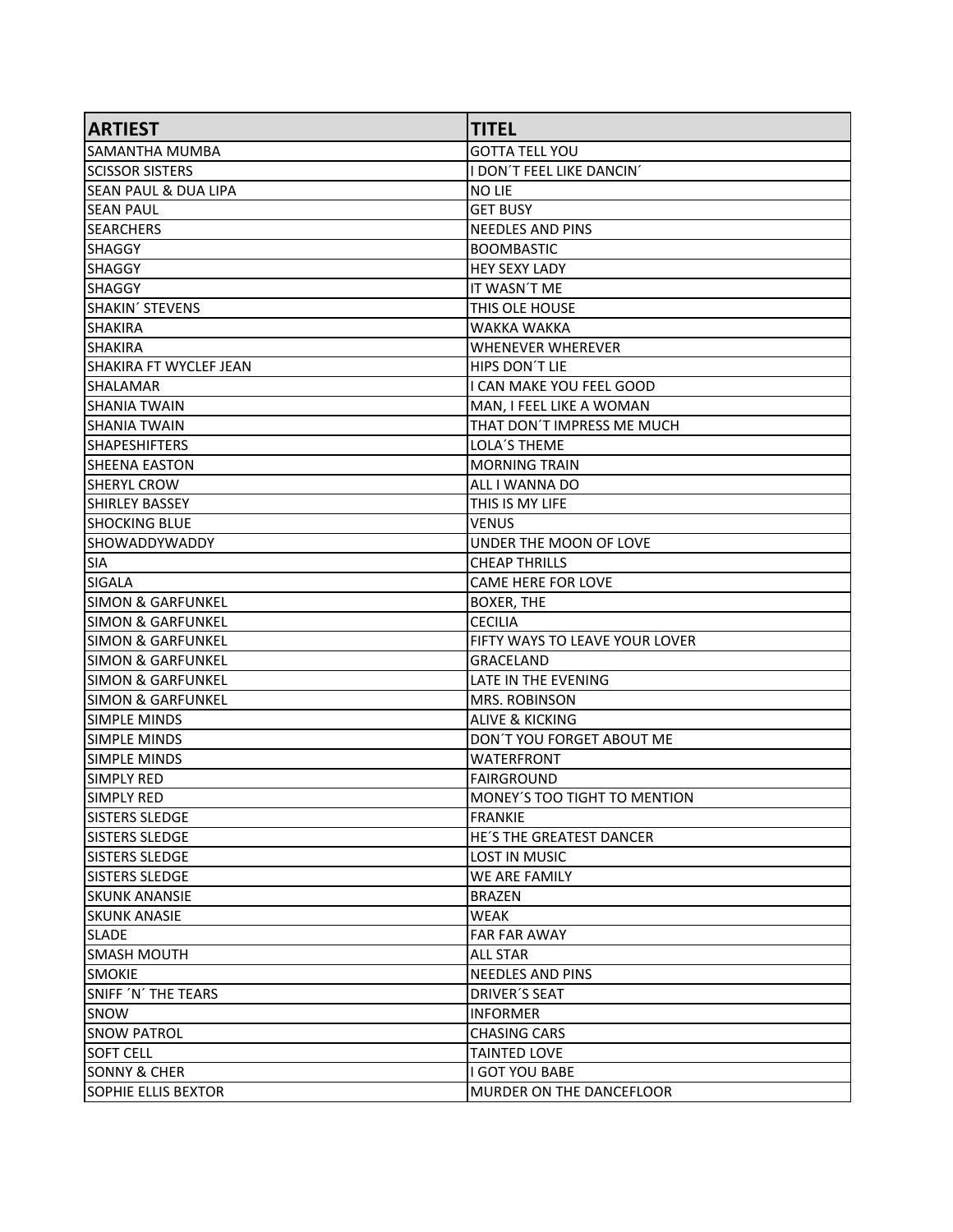| <b>ARTIEST</b>             | <b>TITEL</b>                        |
|----------------------------|-------------------------------------|
| SPANDAU BALLET             | GOLD                                |
| SPANDAU BALLET             | <b>ONLY WHEN YOU LEAVE</b>          |
| <b>SPECIALS</b>            | A MESSAGE TO YOU, RUDY              |
| SPENCER DAVIS GROUP        | <b>GIMME SOME LOVING</b>            |
| ISPENCER DAVIS GROUP       | <b>KEEP ON RUNNING</b>              |
| <b>SPICE GIRLS</b>         | WANNABE                             |
| <b>SPICE GIRLS</b>         | <b>SPICE UP YOUR LIFE</b>           |
| <b>SPICE GIRLS</b>         | WHO DO YOU THINK YOU ARE            |
| SPIN DOCTORS               | LITTLE MISS CAN'T BE WRONG          |
| <b>SPIN DOCTORS</b>        | <b>TWO PRINCES</b>                  |
| <b>STARSHIP</b>            | WE BUILT THIS CITY                  |
| ISTATUS QUO                | DOWN DOWN                           |
| STATUS QUO                 | ROCKIN' ALL OVER THE WORLD          |
| ISTATUS QUO                | WHAT YOU'RE PROPOSING               |
| STATUS QUO                 | <b>WHATEVER YOU WANT</b>            |
| lstealer′s wheel           | <b>STUCK IN THE MIDDLE WITH YOU</b> |
| <b>STEELEYE SPAN</b>       | ALL AROUND MY HAT                   |
| STEELY DAN                 | RIKKI DON'T LOSE THAT NUMBER        |
| <b>STEPPENWOLF</b>         | <b>BORN TO BE WILD</b>              |
| <b>STEVIE WONDER</b>       | FOR ONCE IN MY LIFE                 |
| ISTEVIE WONDER             | I WISH                              |
| <b>STEVIE WONDER</b>       | ISN'T SHE LOVELY                    |
| ISTEVIE WONDER             | PART-TIME LOVER                     |
| ISTEVIE WONDER             | SIGNED, SEALED, DELIVERED I'M YOURS |
| ISTEVIE WONDER             | <b>SIR DUKE</b>                     |
| ISTEVIE WONDER             | <b>SUPERSTITION</b>                 |
| STRANGLERS                 | <b>GOLDEN BROWN</b>                 |
| <b>ISTRANGLERS</b>         | NO MORE HEROS                       |
| <b>STRAY CATS</b>          | <b>ROCK THIS TOWN</b>               |
| <b>STREETS</b>             | <b>BLINDED BY THE LIGHT</b>         |
| ISUPERTRAMP                | <b>BREAKFAST IN AMERICA</b>         |
| ISUPERTRAMP                | <b>DREAMER</b>                      |
| SUPERTRAMP                 | <b>GIVE A LITTLE BIT</b>            |
| <b>SUPREMES</b>            | <b>BABY LOVE</b>                    |
| <b>SUPREMES</b>            | STOP IN THE NAME OF LOVE            |
| <b>ISURVIVOR</b>           | EYE OF THE TIGER                    |
| <b>SUSANNA VEGA</b>        | <b>LUKA</b>                         |
| <b>SUZANNE VEGA</b>        | TOM'S DINER                         |
| <b>SUZI QUATRO</b>         | IF YOU CAN'T GIVE ME LOVE           |
| SUZY QUATRO & CHRIS NORMAN | <b>STUMBLIN' IN</b>                 |
| lswing out sister          | <b>BREAKOUT</b>                     |
| SYSTEM OF A DOWN           | <b>AERIALS</b>                      |
| <b>SYSTEM OF A DOWN</b>    | <b>TOXICITY</b>                     |
| TAKE THAT                  | <b>BACK FOR GOOD</b>                |
| <b>TAKE THAT</b>           | <b>RELIGHT MY FIRE</b>              |
| <b>TAMMY WYNETTE</b>       | <b>STAND BY YOUR MAN</b>            |
| <b>TATU</b>                | <b>ALL ABOUT US</b>                 |
| <b>TAVARES</b>             | DON'T TAKE AWAY THE MUSIC           |
| <b>TAVARES</b>             | HEAVEN MUST BE MISSING AN ANGEL     |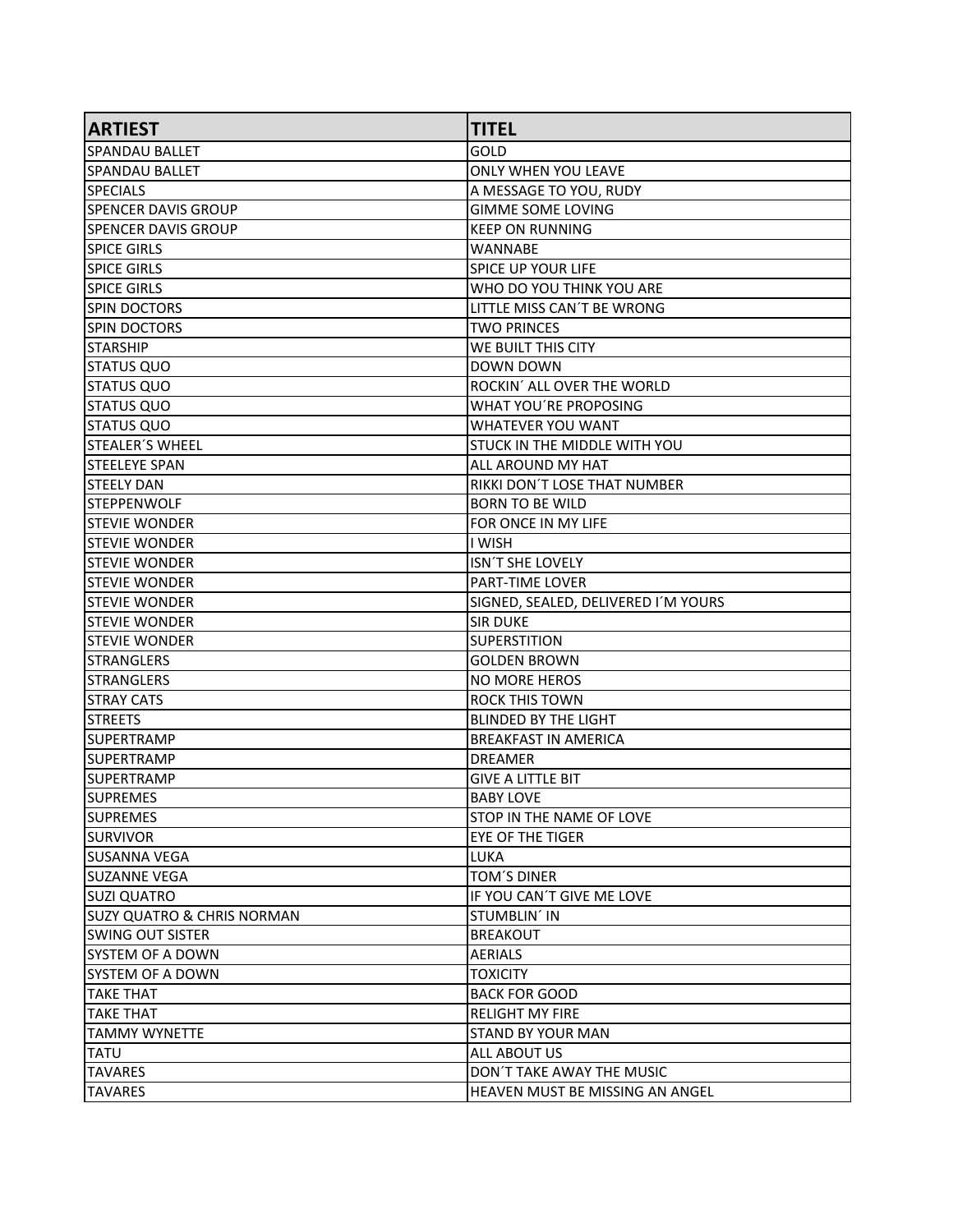| <b>TAYLOR DANE</b><br>TELL IT TO MY HEART<br><b>TAYLOR SWIFT</b><br><b>FIFTEEN</b><br>JUMP THEN FALL<br><b>TAYLOR SWIFT</b><br><b>TAYLOR SWIFT</b><br><b>LOVE STORY</b><br><b>TAYLOR SWIFT</b><br><b>OUR SONG</b><br><b>TAYLOR SWIFT</b><br><b>STYLE</b><br><b>TEMPTATIONS</b><br><b>MY GIRL</b><br>ITENACIOUS D<br><b>TRIBUTE</b><br>TERENCE TRENT D'ARBY<br><b>DANCE LITTLE SISTER</b><br><b>THE BASEBALLS</b><br>I DON'T FEEL LIKE DANCIN'<br><b>THE DAMNED</b><br><b>ELOISE</b><br><b>MY GENERATION</b><br>THE WHO<br>ITHEM<br><b>GLORIA</b><br><b>THIN LIZZY</b><br>THE BOYS ARE BACK IN TOWN<br><b>THIN LIZZY</b><br><b>WHISKEY IN THE JAR</b><br><b>THIRD WORLD</b><br>NOW THAT WE'VE FOUND LOVE<br><b>THREE DEGREES</b><br>WHEN WILL I SEE YOU AGAIN<br>I THINK WE RE ALONE NOW<br><b>TIFFANY</b><br>THE LION SLEEPS TONIGHT<br>TIGHT FIT<br><b>TINA CHARLES</b><br>I LOVE TO LOVE<br><b>TINA TEMPA</b><br><b>GIRLS LIKE</b><br><b>TINA TURNER</b><br><b>BEST, THE</b><br>BETTER BE GOOD TO ME<br><b>TINA TURNER</b><br><b>TINA TURNER</b><br>PRIVATE DANCER<br><b>TINA TURNER</b><br>RIVER DEEP, MOUNTAIN HIGH<br>WHAT'S LOVE GOT TO DO WITH IT<br><b>TINA TURNER</b><br>SHUT UP AND LET ME GO<br><b>TING TINGS</b><br><b>TOM BROWNE</b><br>FUNKIN' FOR JAMAICA<br><b>TOM JONES</b><br><b>DELILAH</b><br><b>TOM JONES</b><br>IT'S NOT UNUSUAL<br><b>TOM JONES</b><br><b>WHAT'S NEW PUSSYCAT</b><br><b>TOM JONES</b><br>YOU VAN LEAVE YOUR HAT ON<br>TOM JONES & MOUSSE T<br><b>SEX BOMB</b><br><b>TOM PETTY</b><br><b>REFUGEE</b><br><b>TOPLOADER</b><br>DANCING IN THE MOONLIGHT<br>TOTO<br><b>AFRICA</b><br><b>OTOT</b><br>HOLD THE LINE<br><b>TOTO</b><br><b>ROSANNA</b><br><b>TRADITIONAL</b><br>THE IRISH ROVER<br><b>TRADITIONAL</b><br>THE WILD ROVER<br><b>TRAIN</b><br><b>DROPS OF JUPITER</b><br><b>TRAMMPS</b><br><b>DISCO INFERNO</b><br><b>TRAMMPS</b><br><b>HOLD BACK THE NIGHT</b><br><b>TRIO</b><br>DA DA DA DA<br><b>T-SPOON</b><br><b>SEX ON THE BEACH</b><br><b>TURTLES</b><br><b>HAPPY TOGETHER</b><br>U <sub>2</sub><br><b>BAD</b><br>U <sub>2</sub><br><b>BEAUTIFUL DAY</b> | <b>ARTIEST</b> | <b>TITEL</b>     |
|------------------------------------------------------------------------------------------------------------------------------------------------------------------------------------------------------------------------------------------------------------------------------------------------------------------------------------------------------------------------------------------------------------------------------------------------------------------------------------------------------------------------------------------------------------------------------------------------------------------------------------------------------------------------------------------------------------------------------------------------------------------------------------------------------------------------------------------------------------------------------------------------------------------------------------------------------------------------------------------------------------------------------------------------------------------------------------------------------------------------------------------------------------------------------------------------------------------------------------------------------------------------------------------------------------------------------------------------------------------------------------------------------------------------------------------------------------------------------------------------------------------------------------------------------------------------------------------------------------------------------------------------------------------------------------------------------------------------------------------------------------------------------------------------------------------------------------------------------------------------------------------------------------------------------------------------------------------------------------------------------------------------------------------------------------------------------------------------------------|----------------|------------------|
|                                                                                                                                                                                                                                                                                                                                                                                                                                                                                                                                                                                                                                                                                                                                                                                                                                                                                                                                                                                                                                                                                                                                                                                                                                                                                                                                                                                                                                                                                                                                                                                                                                                                                                                                                                                                                                                                                                                                                                                                                                                                                                            |                |                  |
|                                                                                                                                                                                                                                                                                                                                                                                                                                                                                                                                                                                                                                                                                                                                                                                                                                                                                                                                                                                                                                                                                                                                                                                                                                                                                                                                                                                                                                                                                                                                                                                                                                                                                                                                                                                                                                                                                                                                                                                                                                                                                                            |                |                  |
|                                                                                                                                                                                                                                                                                                                                                                                                                                                                                                                                                                                                                                                                                                                                                                                                                                                                                                                                                                                                                                                                                                                                                                                                                                                                                                                                                                                                                                                                                                                                                                                                                                                                                                                                                                                                                                                                                                                                                                                                                                                                                                            |                |                  |
|                                                                                                                                                                                                                                                                                                                                                                                                                                                                                                                                                                                                                                                                                                                                                                                                                                                                                                                                                                                                                                                                                                                                                                                                                                                                                                                                                                                                                                                                                                                                                                                                                                                                                                                                                                                                                                                                                                                                                                                                                                                                                                            |                |                  |
|                                                                                                                                                                                                                                                                                                                                                                                                                                                                                                                                                                                                                                                                                                                                                                                                                                                                                                                                                                                                                                                                                                                                                                                                                                                                                                                                                                                                                                                                                                                                                                                                                                                                                                                                                                                                                                                                                                                                                                                                                                                                                                            |                |                  |
|                                                                                                                                                                                                                                                                                                                                                                                                                                                                                                                                                                                                                                                                                                                                                                                                                                                                                                                                                                                                                                                                                                                                                                                                                                                                                                                                                                                                                                                                                                                                                                                                                                                                                                                                                                                                                                                                                                                                                                                                                                                                                                            |                |                  |
|                                                                                                                                                                                                                                                                                                                                                                                                                                                                                                                                                                                                                                                                                                                                                                                                                                                                                                                                                                                                                                                                                                                                                                                                                                                                                                                                                                                                                                                                                                                                                                                                                                                                                                                                                                                                                                                                                                                                                                                                                                                                                                            |                |                  |
|                                                                                                                                                                                                                                                                                                                                                                                                                                                                                                                                                                                                                                                                                                                                                                                                                                                                                                                                                                                                                                                                                                                                                                                                                                                                                                                                                                                                                                                                                                                                                                                                                                                                                                                                                                                                                                                                                                                                                                                                                                                                                                            |                |                  |
|                                                                                                                                                                                                                                                                                                                                                                                                                                                                                                                                                                                                                                                                                                                                                                                                                                                                                                                                                                                                                                                                                                                                                                                                                                                                                                                                                                                                                                                                                                                                                                                                                                                                                                                                                                                                                                                                                                                                                                                                                                                                                                            |                |                  |
|                                                                                                                                                                                                                                                                                                                                                                                                                                                                                                                                                                                                                                                                                                                                                                                                                                                                                                                                                                                                                                                                                                                                                                                                                                                                                                                                                                                                                                                                                                                                                                                                                                                                                                                                                                                                                                                                                                                                                                                                                                                                                                            |                |                  |
|                                                                                                                                                                                                                                                                                                                                                                                                                                                                                                                                                                                                                                                                                                                                                                                                                                                                                                                                                                                                                                                                                                                                                                                                                                                                                                                                                                                                                                                                                                                                                                                                                                                                                                                                                                                                                                                                                                                                                                                                                                                                                                            |                |                  |
|                                                                                                                                                                                                                                                                                                                                                                                                                                                                                                                                                                                                                                                                                                                                                                                                                                                                                                                                                                                                                                                                                                                                                                                                                                                                                                                                                                                                                                                                                                                                                                                                                                                                                                                                                                                                                                                                                                                                                                                                                                                                                                            |                |                  |
|                                                                                                                                                                                                                                                                                                                                                                                                                                                                                                                                                                                                                                                                                                                                                                                                                                                                                                                                                                                                                                                                                                                                                                                                                                                                                                                                                                                                                                                                                                                                                                                                                                                                                                                                                                                                                                                                                                                                                                                                                                                                                                            |                |                  |
|                                                                                                                                                                                                                                                                                                                                                                                                                                                                                                                                                                                                                                                                                                                                                                                                                                                                                                                                                                                                                                                                                                                                                                                                                                                                                                                                                                                                                                                                                                                                                                                                                                                                                                                                                                                                                                                                                                                                                                                                                                                                                                            |                |                  |
|                                                                                                                                                                                                                                                                                                                                                                                                                                                                                                                                                                                                                                                                                                                                                                                                                                                                                                                                                                                                                                                                                                                                                                                                                                                                                                                                                                                                                                                                                                                                                                                                                                                                                                                                                                                                                                                                                                                                                                                                                                                                                                            |                |                  |
|                                                                                                                                                                                                                                                                                                                                                                                                                                                                                                                                                                                                                                                                                                                                                                                                                                                                                                                                                                                                                                                                                                                                                                                                                                                                                                                                                                                                                                                                                                                                                                                                                                                                                                                                                                                                                                                                                                                                                                                                                                                                                                            |                |                  |
|                                                                                                                                                                                                                                                                                                                                                                                                                                                                                                                                                                                                                                                                                                                                                                                                                                                                                                                                                                                                                                                                                                                                                                                                                                                                                                                                                                                                                                                                                                                                                                                                                                                                                                                                                                                                                                                                                                                                                                                                                                                                                                            |                |                  |
|                                                                                                                                                                                                                                                                                                                                                                                                                                                                                                                                                                                                                                                                                                                                                                                                                                                                                                                                                                                                                                                                                                                                                                                                                                                                                                                                                                                                                                                                                                                                                                                                                                                                                                                                                                                                                                                                                                                                                                                                                                                                                                            |                |                  |
|                                                                                                                                                                                                                                                                                                                                                                                                                                                                                                                                                                                                                                                                                                                                                                                                                                                                                                                                                                                                                                                                                                                                                                                                                                                                                                                                                                                                                                                                                                                                                                                                                                                                                                                                                                                                                                                                                                                                                                                                                                                                                                            |                |                  |
|                                                                                                                                                                                                                                                                                                                                                                                                                                                                                                                                                                                                                                                                                                                                                                                                                                                                                                                                                                                                                                                                                                                                                                                                                                                                                                                                                                                                                                                                                                                                                                                                                                                                                                                                                                                                                                                                                                                                                                                                                                                                                                            |                |                  |
|                                                                                                                                                                                                                                                                                                                                                                                                                                                                                                                                                                                                                                                                                                                                                                                                                                                                                                                                                                                                                                                                                                                                                                                                                                                                                                                                                                                                                                                                                                                                                                                                                                                                                                                                                                                                                                                                                                                                                                                                                                                                                                            |                |                  |
|                                                                                                                                                                                                                                                                                                                                                                                                                                                                                                                                                                                                                                                                                                                                                                                                                                                                                                                                                                                                                                                                                                                                                                                                                                                                                                                                                                                                                                                                                                                                                                                                                                                                                                                                                                                                                                                                                                                                                                                                                                                                                                            |                |                  |
|                                                                                                                                                                                                                                                                                                                                                                                                                                                                                                                                                                                                                                                                                                                                                                                                                                                                                                                                                                                                                                                                                                                                                                                                                                                                                                                                                                                                                                                                                                                                                                                                                                                                                                                                                                                                                                                                                                                                                                                                                                                                                                            |                |                  |
|                                                                                                                                                                                                                                                                                                                                                                                                                                                                                                                                                                                                                                                                                                                                                                                                                                                                                                                                                                                                                                                                                                                                                                                                                                                                                                                                                                                                                                                                                                                                                                                                                                                                                                                                                                                                                                                                                                                                                                                                                                                                                                            |                |                  |
|                                                                                                                                                                                                                                                                                                                                                                                                                                                                                                                                                                                                                                                                                                                                                                                                                                                                                                                                                                                                                                                                                                                                                                                                                                                                                                                                                                                                                                                                                                                                                                                                                                                                                                                                                                                                                                                                                                                                                                                                                                                                                                            |                |                  |
|                                                                                                                                                                                                                                                                                                                                                                                                                                                                                                                                                                                                                                                                                                                                                                                                                                                                                                                                                                                                                                                                                                                                                                                                                                                                                                                                                                                                                                                                                                                                                                                                                                                                                                                                                                                                                                                                                                                                                                                                                                                                                                            |                |                  |
|                                                                                                                                                                                                                                                                                                                                                                                                                                                                                                                                                                                                                                                                                                                                                                                                                                                                                                                                                                                                                                                                                                                                                                                                                                                                                                                                                                                                                                                                                                                                                                                                                                                                                                                                                                                                                                                                                                                                                                                                                                                                                                            |                |                  |
|                                                                                                                                                                                                                                                                                                                                                                                                                                                                                                                                                                                                                                                                                                                                                                                                                                                                                                                                                                                                                                                                                                                                                                                                                                                                                                                                                                                                                                                                                                                                                                                                                                                                                                                                                                                                                                                                                                                                                                                                                                                                                                            |                |                  |
|                                                                                                                                                                                                                                                                                                                                                                                                                                                                                                                                                                                                                                                                                                                                                                                                                                                                                                                                                                                                                                                                                                                                                                                                                                                                                                                                                                                                                                                                                                                                                                                                                                                                                                                                                                                                                                                                                                                                                                                                                                                                                                            |                |                  |
|                                                                                                                                                                                                                                                                                                                                                                                                                                                                                                                                                                                                                                                                                                                                                                                                                                                                                                                                                                                                                                                                                                                                                                                                                                                                                                                                                                                                                                                                                                                                                                                                                                                                                                                                                                                                                                                                                                                                                                                                                                                                                                            |                |                  |
|                                                                                                                                                                                                                                                                                                                                                                                                                                                                                                                                                                                                                                                                                                                                                                                                                                                                                                                                                                                                                                                                                                                                                                                                                                                                                                                                                                                                                                                                                                                                                                                                                                                                                                                                                                                                                                                                                                                                                                                                                                                                                                            |                |                  |
|                                                                                                                                                                                                                                                                                                                                                                                                                                                                                                                                                                                                                                                                                                                                                                                                                                                                                                                                                                                                                                                                                                                                                                                                                                                                                                                                                                                                                                                                                                                                                                                                                                                                                                                                                                                                                                                                                                                                                                                                                                                                                                            |                |                  |
|                                                                                                                                                                                                                                                                                                                                                                                                                                                                                                                                                                                                                                                                                                                                                                                                                                                                                                                                                                                                                                                                                                                                                                                                                                                                                                                                                                                                                                                                                                                                                                                                                                                                                                                                                                                                                                                                                                                                                                                                                                                                                                            |                |                  |
|                                                                                                                                                                                                                                                                                                                                                                                                                                                                                                                                                                                                                                                                                                                                                                                                                                                                                                                                                                                                                                                                                                                                                                                                                                                                                                                                                                                                                                                                                                                                                                                                                                                                                                                                                                                                                                                                                                                                                                                                                                                                                                            |                |                  |
|                                                                                                                                                                                                                                                                                                                                                                                                                                                                                                                                                                                                                                                                                                                                                                                                                                                                                                                                                                                                                                                                                                                                                                                                                                                                                                                                                                                                                                                                                                                                                                                                                                                                                                                                                                                                                                                                                                                                                                                                                                                                                                            |                |                  |
|                                                                                                                                                                                                                                                                                                                                                                                                                                                                                                                                                                                                                                                                                                                                                                                                                                                                                                                                                                                                                                                                                                                                                                                                                                                                                                                                                                                                                                                                                                                                                                                                                                                                                                                                                                                                                                                                                                                                                                                                                                                                                                            |                |                  |
|                                                                                                                                                                                                                                                                                                                                                                                                                                                                                                                                                                                                                                                                                                                                                                                                                                                                                                                                                                                                                                                                                                                                                                                                                                                                                                                                                                                                                                                                                                                                                                                                                                                                                                                                                                                                                                                                                                                                                                                                                                                                                                            |                |                  |
|                                                                                                                                                                                                                                                                                                                                                                                                                                                                                                                                                                                                                                                                                                                                                                                                                                                                                                                                                                                                                                                                                                                                                                                                                                                                                                                                                                                                                                                                                                                                                                                                                                                                                                                                                                                                                                                                                                                                                                                                                                                                                                            |                |                  |
|                                                                                                                                                                                                                                                                                                                                                                                                                                                                                                                                                                                                                                                                                                                                                                                                                                                                                                                                                                                                                                                                                                                                                                                                                                                                                                                                                                                                                                                                                                                                                                                                                                                                                                                                                                                                                                                                                                                                                                                                                                                                                                            |                |                  |
|                                                                                                                                                                                                                                                                                                                                                                                                                                                                                                                                                                                                                                                                                                                                                                                                                                                                                                                                                                                                                                                                                                                                                                                                                                                                                                                                                                                                                                                                                                                                                                                                                                                                                                                                                                                                                                                                                                                                                                                                                                                                                                            |                |                  |
|                                                                                                                                                                                                                                                                                                                                                                                                                                                                                                                                                                                                                                                                                                                                                                                                                                                                                                                                                                                                                                                                                                                                                                                                                                                                                                                                                                                                                                                                                                                                                                                                                                                                                                                                                                                                                                                                                                                                                                                                                                                                                                            |                |                  |
|                                                                                                                                                                                                                                                                                                                                                                                                                                                                                                                                                                                                                                                                                                                                                                                                                                                                                                                                                                                                                                                                                                                                                                                                                                                                                                                                                                                                                                                                                                                                                                                                                                                                                                                                                                                                                                                                                                                                                                                                                                                                                                            |                |                  |
|                                                                                                                                                                                                                                                                                                                                                                                                                                                                                                                                                                                                                                                                                                                                                                                                                                                                                                                                                                                                                                                                                                                                                                                                                                                                                                                                                                                                                                                                                                                                                                                                                                                                                                                                                                                                                                                                                                                                                                                                                                                                                                            |                |                  |
|                                                                                                                                                                                                                                                                                                                                                                                                                                                                                                                                                                                                                                                                                                                                                                                                                                                                                                                                                                                                                                                                                                                                                                                                                                                                                                                                                                                                                                                                                                                                                                                                                                                                                                                                                                                                                                                                                                                                                                                                                                                                                                            |                |                  |
|                                                                                                                                                                                                                                                                                                                                                                                                                                                                                                                                                                                                                                                                                                                                                                                                                                                                                                                                                                                                                                                                                                                                                                                                                                                                                                                                                                                                                                                                                                                                                                                                                                                                                                                                                                                                                                                                                                                                                                                                                                                                                                            |                |                  |
|                                                                                                                                                                                                                                                                                                                                                                                                                                                                                                                                                                                                                                                                                                                                                                                                                                                                                                                                                                                                                                                                                                                                                                                                                                                                                                                                                                                                                                                                                                                                                                                                                                                                                                                                                                                                                                                                                                                                                                                                                                                                                                            |                |                  |
|                                                                                                                                                                                                                                                                                                                                                                                                                                                                                                                                                                                                                                                                                                                                                                                                                                                                                                                                                                                                                                                                                                                                                                                                                                                                                                                                                                                                                                                                                                                                                                                                                                                                                                                                                                                                                                                                                                                                                                                                                                                                                                            |                |                  |
|                                                                                                                                                                                                                                                                                                                                                                                                                                                                                                                                                                                                                                                                                                                                                                                                                                                                                                                                                                                                                                                                                                                                                                                                                                                                                                                                                                                                                                                                                                                                                                                                                                                                                                                                                                                                                                                                                                                                                                                                                                                                                                            |                |                  |
|                                                                                                                                                                                                                                                                                                                                                                                                                                                                                                                                                                                                                                                                                                                                                                                                                                                                                                                                                                                                                                                                                                                                                                                                                                                                                                                                                                                                                                                                                                                                                                                                                                                                                                                                                                                                                                                                                                                                                                                                                                                                                                            | U <sub>2</sub> | <b>ELEVATION</b> |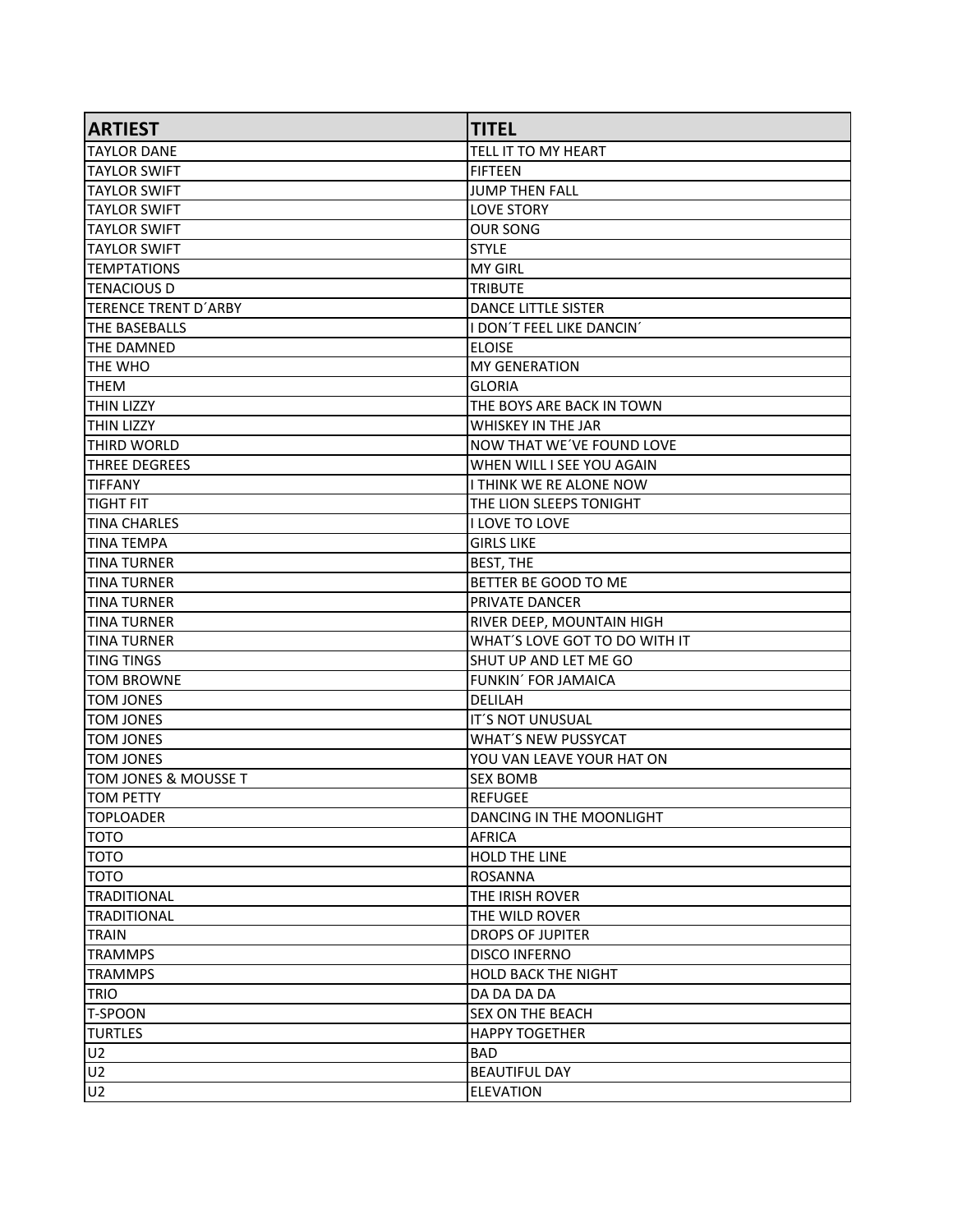| <b>ARTIEST</b>        | <b>TITEL</b>                               |
|-----------------------|--------------------------------------------|
| <b>U2</b>             | EVEN BETTER THAN THE REAL THING            |
| U <sub>2</sub>        | I STILL HAVEN'T FOUND WHAT I'M LOOKING FOR |
| ∫U2                   | I WILL FOLLOW                              |
| U <sub>2</sub>        | <b>NEW YEARS DAY</b>                       |
| U <sub>2</sub>        | <b>SUNDAY BLOODY SUNDAY</b>                |
| U <sub>2</sub>        | WHERE THE STREETS HAVE NO NAME             |
| U <sub>2</sub>        | WITH OR WITHOUT YOU                        |
| U2 FEAT. B.B. KING    | WHEN LOVE COMES TO TOWN                    |
| <b>UB40</b>           | <b>CHERRY OH BABY</b>                      |
| UB40                  | <b>KINGSTON TOWN</b>                       |
| <b>UB40</b>           | <b>RAT IN MI KITCHEN</b>                   |
| <b>UB40</b>           | <b>RED RED WINE</b>                        |
| UNIT FOUR PLUS TWO    | <b>CONCRETE AND CLAY</b>                   |
| VAN HALEN             | AIN'T TALKIN' 'BOUT LOVE                   |
| VAN HALEN             | JUMP                                       |
| IVAN HALEN            | WHY CAN'T THIS BE LOVE                     |
| IVAN HALEN            | YOU REALLY GOT ME                          |
| VAN MORRISON          | <b>BROWN EYED GIRL</b>                     |
| IVAN MORRISON         | <b>GLORIA</b>                              |
| <b>VAN MORRISON</b>   | <b>MOONDANCE</b>                           |
| VANESSA CARLTON       | A THOUSAND MILES                           |
| VANESSA PARADIS       | <b>JOE LE TAXI</b>                         |
| VARIOUS ARTISTS       | IT'S ONLY ROCK & ROLL                      |
| <b>VENGABOYS</b>      | <b>BOOM BOOM BOOM</b>                      |
| VENGABOYS             | WE LIKE TO PARTY (THE VENGABUS)            |
| <b>VENGABOYS</b>      | WE'RE GOING TO IBIZA                       |
| <b>VERONICAS</b>      | <b>UNTOUCHED</b>                           |
| <b>VILLAGE PEOPLE</b> | IN THE NAVY                                |
| VILLAGE PEOPLE        | Y.M.C.A.                                   |
| <b>VIOLA WILLIS</b>   | GONNA GET ALONG WITHOUT YOU NOW            |
| lwalk THE MOON        | <b>SHUT UP AND DANCE</b>                   |
| <b>WEATHER GIRLS</b>  | IT'S RAINING MEN                           |
| <b>WEEKND</b>         | CAN'T FEEL MY FACE                         |
| <b>WESTLIFE</b>       | <b>UPTOWN GIRL</b>                         |
| <b>WHAM</b>           | <b>FREEDOM</b>                             |
| IWHAM                 | I'M YOUR MAN                               |
| <b>WHAM</b>           | THE EDGE OF HEAVEN                         |
| <b>WHAM</b>           | WAKE ME UP BEFORE YOU GO GO                |
| <b>WHEATUS</b>        | <b>TEENAGE DIRTBAG</b>                     |
| <b>WHIGFIELD</b>      | <b>SATURDAY NIGHT</b>                      |
| WHIGFIELD             | THINK OF YOU                               |
| <b>WHISPERS</b>       | AND THE BEAT GOES ON                       |
| <b>WHITE STRIPES</b>  | <b>SEVEN NATION ARMY</b>                   |
| <b>WHITESNAKE</b>     | FOOL FOR YOUR LOVIN'                       |
| <b>WHITESNAKE</b>     | <b>HERE I GO AGAIN</b>                     |
| <b>WHITESNAKE</b>     | IS THIS LOVE                               |
| <b>WHO</b>            | <b>MY GENERATION</b>                       |
| <b>WHO</b>            | PINBALL WIZARD                             |
| <b>WHO</b>            | <b>SUBSTITUTE</b>                          |